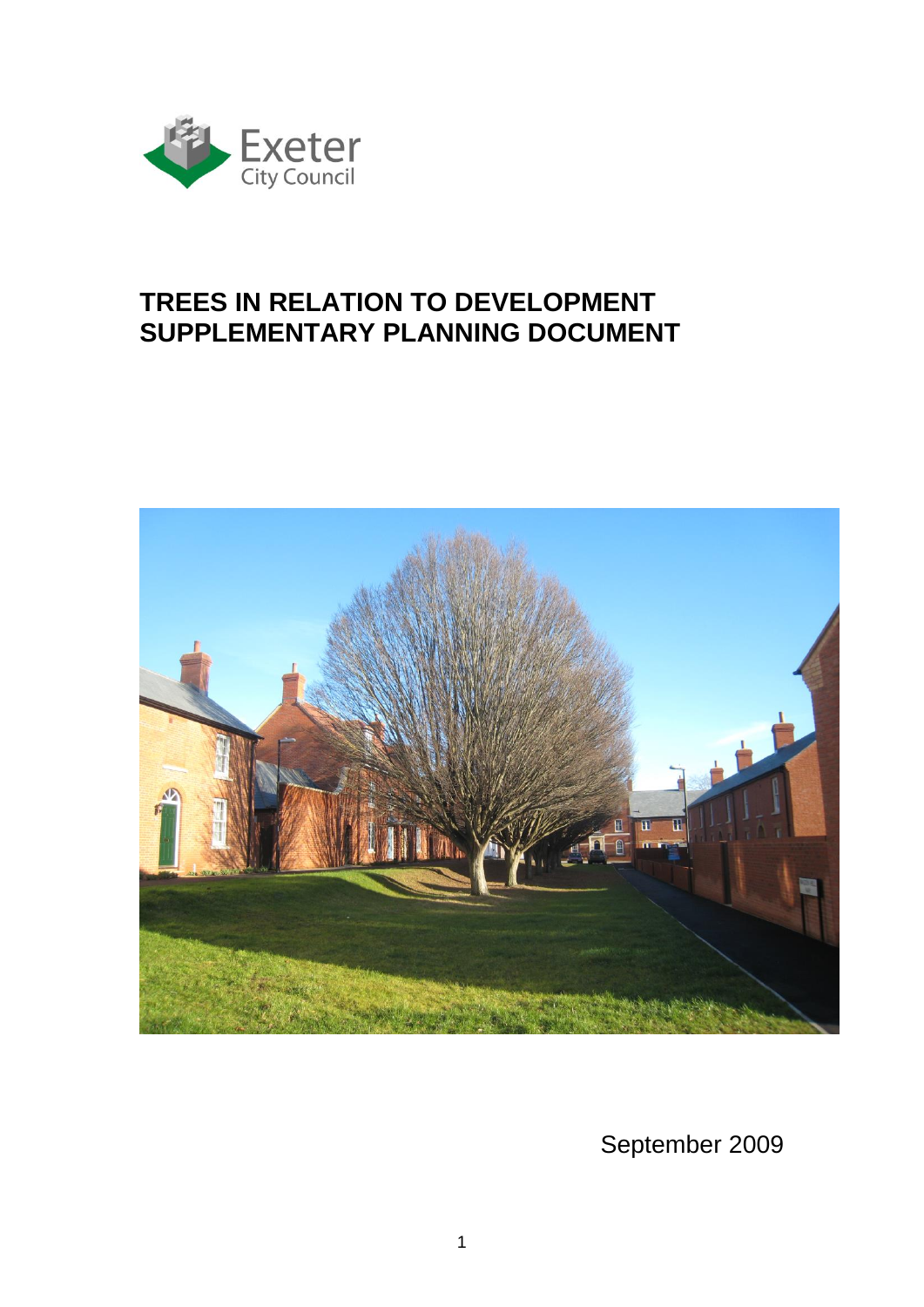<span id="page-1-0"></span>Preface

This Supplementary Planning document (SPD) was adopted by Exeter City Council's Executive Committee on 15<sup>th</sup> September 2009.

The following supporting document was prepared:

 A Consultation Statement describing the consultation that was undertaken during the preparation of the document and the result.

The Supplementary Planning Document, the supporting document, relevant development plan and other documents referred to by the SPD and prepared by the City Council can be seen on the City Council's web site www.exeter.gov.uk or at the Council's Customer Service Centre, Civic Centre, Paris Street, Exeter.

Copies of the document and additional information can be obtained by contacting Catherine Jowitt on 01392 265226 or [catherine.jowitt@exeter.gov.uk](mailto:catherine.jowitt@exeter.gov.uk)

Enquiries should be addressed to

Catherine Jowitt Planning and Building Control Exeter City Council Civic Centre Paris Street Exeter EX1 1NN

Email: [catherine.jowitt@exeter.gov.uk](mailto:catherine.jowitt@exeter.gov.uk)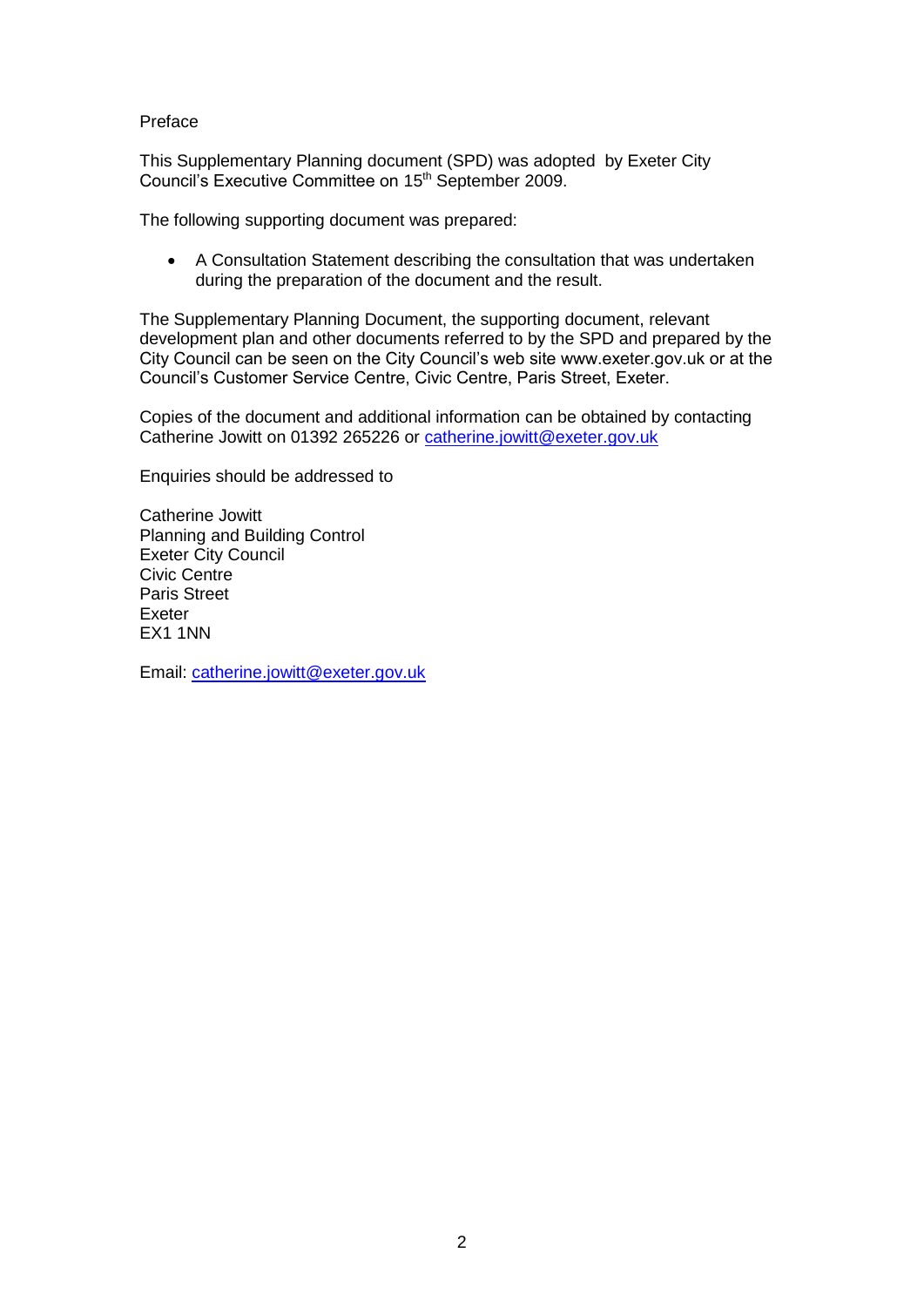| British Standard BS5837: 2005 Trees in relation to construction  9           |  |
|------------------------------------------------------------------------------|--|
|                                                                              |  |
|                                                                              |  |
|                                                                              |  |
|                                                                              |  |
|                                                                              |  |
|                                                                              |  |
|                                                                              |  |
|                                                                              |  |
|                                                                              |  |
|                                                                              |  |
|                                                                              |  |
| Identifying trees suitable for retention BS 5837:2005 Tree Categorisation 15 |  |
| BS5837:2005 Table 1 - Cascade chart for tree quality assessment 16           |  |
| Plans required for pre application discussions and planning applications 17  |  |
|                                                                              |  |
|                                                                              |  |
|                                                                              |  |
|                                                                              |  |
|                                                                              |  |
|                                                                              |  |
|                                                                              |  |
|                                                                              |  |
|                                                                              |  |
|                                                                              |  |
| ARBORICULTURAL CONSULTANT SITE MONITORING FORM 22                            |  |
|                                                                              |  |
|                                                                              |  |
|                                                                              |  |
|                                                                              |  |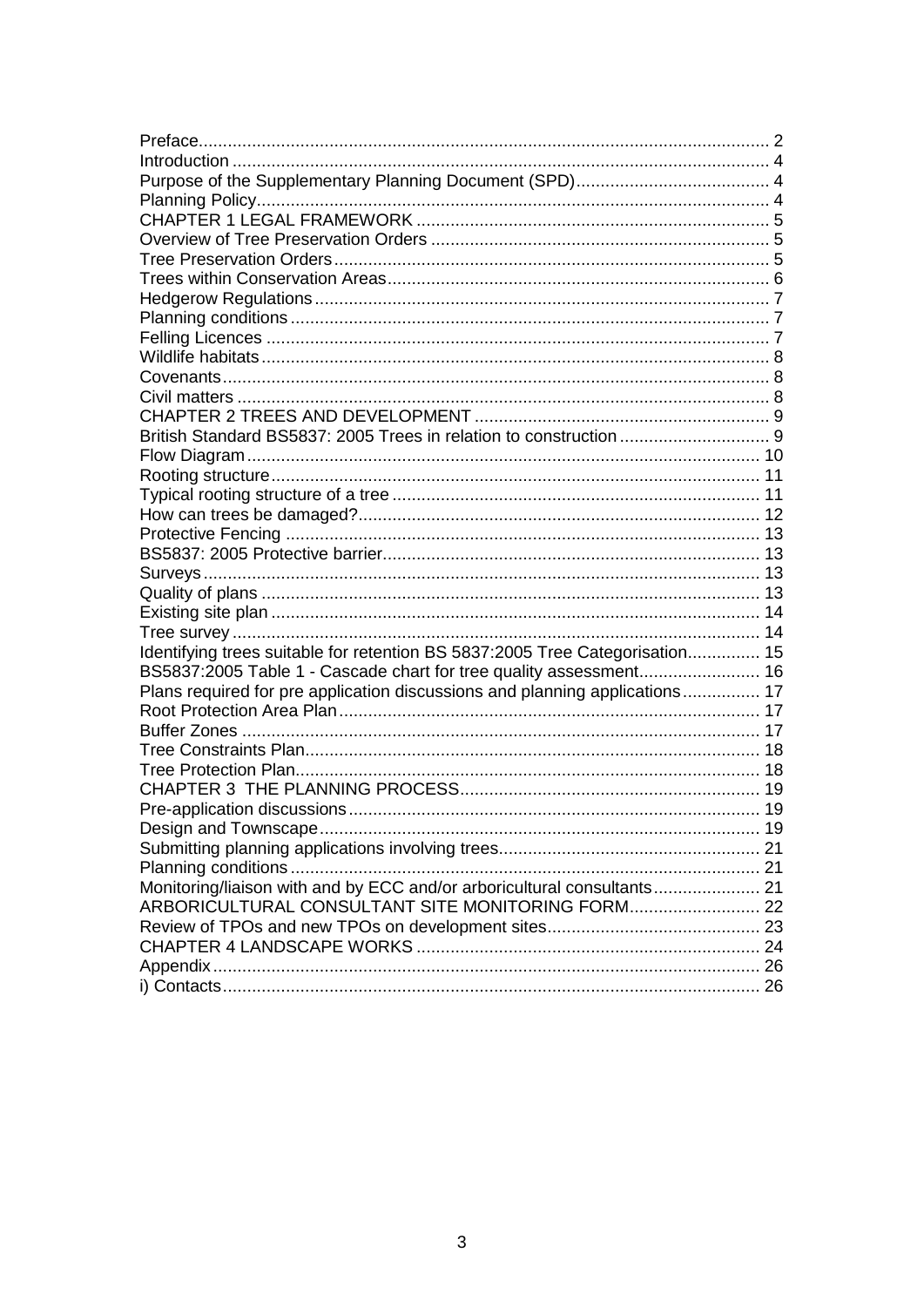#### <span id="page-3-0"></span>**Introduction**

Trees are an important part of the environment and their successful retention in new development is for the benefit of the whole community. Trees enhance landscape and townscape character, provide habitats for wildlife, and reduce the effects of pollution. They are positive elements in the cultural and economic life of the city and this document has been produced to assist all those involved with development to successfully integrate trees into the built environment. Following the principles outlined will ensure that as many good quality trees are retained and successfully incorporated as appropriate.

#### <span id="page-3-1"></span>**Purpose of the Supplementary Planning Document (SPD)**

This SPD identifies the minimum information required by Exeter City Council when dealing with applications for works to protected trees and when considering a planning application on a site that contains or is adjacent to trees. The document will be subject to consultation prior to adoption by the City Council. Together with other documents the Council will rely on this SPD to determine planning applications and defend decisions at appeal. Applications will need to comply with this SPD in order to be successful.

# <span id="page-3-2"></span>**Planning Policy**

This SPD is designed so that it can be used in conjunction with both the Local Plan and subsequently the Local Development Framework. Policy DG1 and paragraphs 13.10 to 13.14 provide tree and Landscape policy in the Local Plan. This material will be replaced by the relevant Core Strategy policy and supporting text when this is submitted. Similarly, it will be amended in the light of any changes introduced by the Inspector's Binding Report.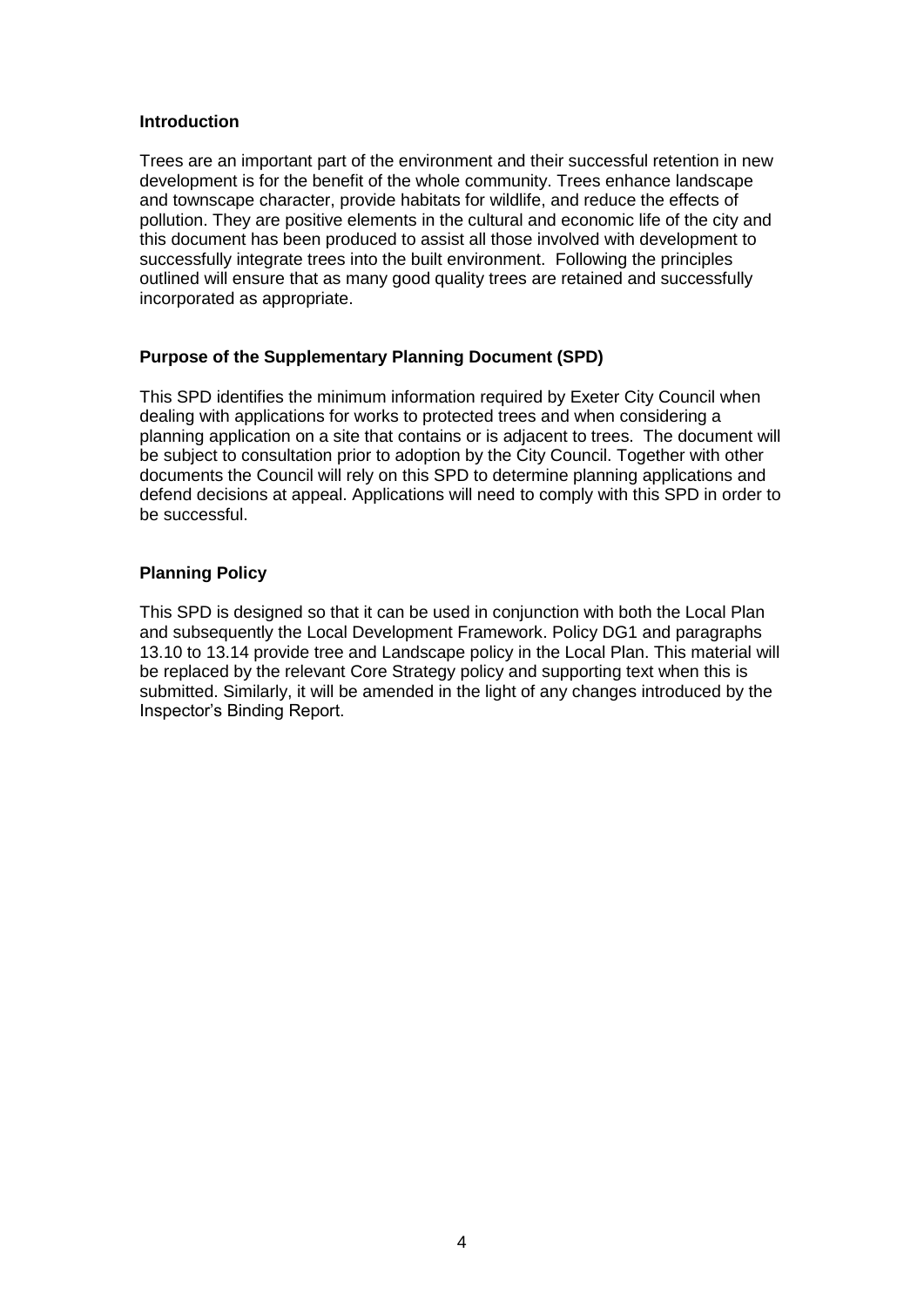# <span id="page-4-0"></span>**CHAPTER 1 LEGAL FRAMEWORK**

Prior to undertaking any work to trees within or adjacent to a development site it is advised you contact the Council's Design Assistant to ascertain if any trees are protected by Tree Preservation Orders, Conservation Area legislation or Planning Conditions. Email: Catherine.jowitt@exeter.gov.uk. [Planning Services](mailto:planning@exeter.gov.uk?subject=Trees%20SPD)

#### <span id="page-4-1"></span>**Overview of Tree Preservation Orders**

**1.1** Trees can be protected by a number of statutory instruments, the most widely known are Tree Preservation Orders (TPO). A TPO can protect individual trees, groups, areas and woodlands. The legislation regarding trees is encompassed within Part Vlll the Town and Country Planning Act 1990 and in the Town and Country Planning (Trees) Regulations 1999. In addition to TPO's the Town and Country Planning Act makes provision for protecting trees within conservation areas.

**1.2** Information regarding both TPO's and trees within conservation areas can be found within a publication entitled Tree Preservation Orders A Guide to the Law and Good Practice produced by Communities and Local Government.

**1.3** An addendum sets out the Government's policy advice on changes to the Tree Preservation Order system. These changes include a mandatory standard application form and a fast-track appeals process administered by the Planning Inspectorate. The above changes arise from the Town and Country Planning (Determination of Appeals by Appointed Persons) (Prescribed Classes) (Amendment) (England) Regulations 2008, which came into force on 6 April 2008, and the Town and Country Planning (Trees)(Amendment)(England) Regulations 2008 that came into force on 1 October 2008. The following links can be used to download the publications referred to above.

[Tree Preservation Orders A Guide to the Law](http://www.communities.gov.uk/documents/planningandbuilding/pdf/tposguide.pdf) and Good Practice

[Tree Preservation Orders A Guide to the Law and Good Practice Addendum](http://www.communities.gov.uk/documents/planningandbuilding/pdf/tposguideaddendum.pdf)

**1.4** The following link to the government website provides answers to frequently asked questions:

[Protected trees: A guide to tree preservation procedures](http://www.communities.gov.uk/documents/planningandbuilding/pdf/protectedtreesguide.pdf)

#### <span id="page-4-2"></span>**Tree Preservation Orders**

**1.5** TPOs are formal, documented designations with the backing of national law. It is a criminal offence to carry out works to a protected tree without consent although specific exclusions do exist; professional advice is recommended.

- i) TPOs are made, and the files held, by the City Council
- ii) Any size tree can be protected, but the tree must have visual amenity, or the potential for future visual amenity
- iii) TPOs prevent pruning or felling, without consent from the Council
- iv) Applications to undertake work to a tree subject to a TPO must be on the standard form. Link: [Application form](http://www.planningportal.gov.uk/uploads/appPDF/Y1110Form031_england_en.pdf)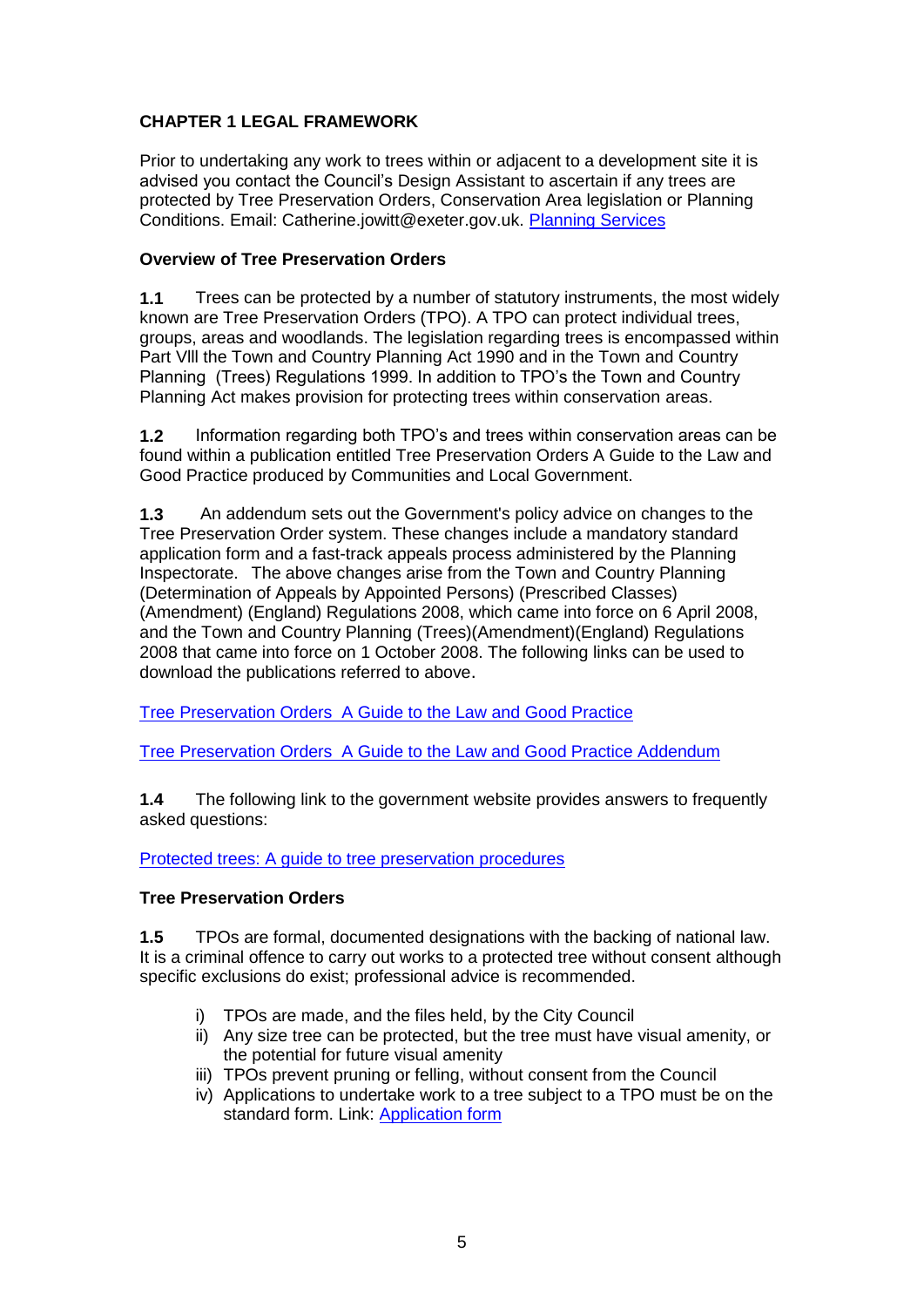**1.6** Following receipt of the completed form the tree/s will be inspected by the Council's Landscape and Tree Officer. A decision to grant consent or refuse consent will normally be made within eight weeks.

- i) Applications are publicised by letter to local residents, site notices and/or published of the Councils web site.
- ii) If a tree is dead, dying or dangerous a formal application to the Council is not required but contractors or tree owners are advised to give five days notice of intended work.
- iii) Statutory Undertakers in certain instances are exempt from the necessity to apply to undertake work, for example when tree work is required in the interests of safety, and/or undertaking inspections, repairs or renewals. Statutory Undertakers are not exempt if tree work is required to construct site compounds or for the erection and or placement of site huts. **(**[See](http://www.communities.gov.uk/documents/planningandbuilding/doc/tposguide.doc#P619)  [section 6.20](http://www.communities.gov.uk/documents/planningandbuilding/doc/tposguide.doc#P619) in the Tree Preservation Orders A Guide to the Law and Good Practice.)
- iv) The penalty for unlawful felling is a fine up to £20,000 and £2500 for unlawful pruning.
- v) If consent is refused an appeal can be made to the planning inspectorate. For more information contact

Environment Appeals Team Room 4/04 Kite Wing Temple Quay House 2 The Square Temple Quay Bristol BS1 6PN

Tel: 0117 372 8192 Email [environment.appeals@pins.gsi.gov.uk](mailto:environment.appeals@pins.gsi.gov.uk) Website<http://www.planning-inspectorate.gov.uk/>

Guidance is available from [TPO appeal guidance](http://www.planning-inspectorate.gov.uk/pins/appeals/tree_preservation/documents/tpo_app_guidance_fast-track.pdf)

# <span id="page-5-0"></span>**Trees within Conservation Areas**

**1.7** Conservation areas are areas of special architectural or historic interest the character or appearance of which it is desirable to preserve or enhance. Designation as a conservation area brings under control works to trees as follows:

- i) Prevents pruning or felling of any tree over 7.5cm diameter, at 1.5m above ground level, (or 10cm if thinning to help the growth of other trees) without giving the Council six weeks prior notification.
- ii) Notification can take any form (a section 211 notice). It must describe the work proposed and include sufficient particulars to identify the trees.
- iii) The six weeks notification allows time for the Council to create a TPO if appropriate.
- iv) If a tree is dead, dying or dangerous notification to the Council is not required but contractors or tree owners are advised to give five days notice of intended work.
- v) Penalties for destruction of a tree are a fine up to £20,000 and  $£2,500$  for unlawful pruning.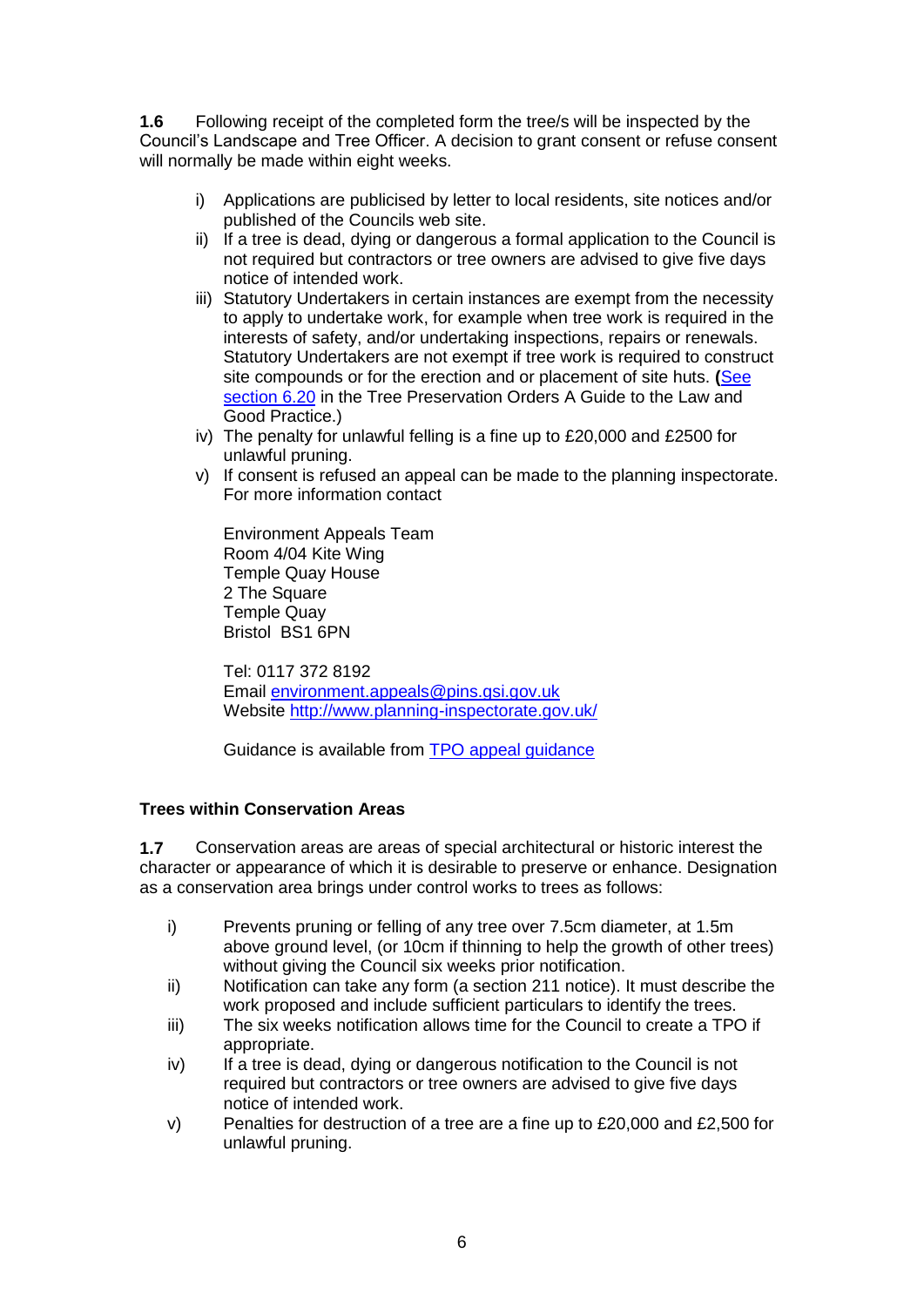For additional information see [Chapter 9](http://www.communities.gov.uk/documents/planningandbuilding/doc/tposguide.doc#C9) in Tree Preservation Orders A Guide to the Law and Good Practice.

# <span id="page-6-0"></span>**Hedgerow Regulations**

**1.8** Hedgerow Regulations can apply to most countryside hedgerows in England and Wales in particular it affects hedgerows which are 20 metres or more long. The legislation regarding hedgerow regulations 1997 is included within Section 97 of the Environmental Act 1995. If planning to remove a hedge or a section of hedge contact the Landscape and Tree Officer.

# <span id="page-6-1"></span>**Planning conditions**

**1.9** Planning conditions are attached when planning permission (either outline or full) is granted and can cover a wide variety of activities and procedures. These can include restrictions regarding the future management and/or removal of trees, or may relate to protection of trees prior to and during development activity. Failure to comply with planning conditions may result in enforcement action. In a serious case the Council could apply for an injunction to halt work on the site.

**1.10** Notwithstanding the above planning conditions are now not regarded as the best way to protect trees in the long term. The Council will now protect new and retained trees on development sites by the use of TPOs.

# <span id="page-6-2"></span>**Felling Licences**

**1.11** A felling licence is required for the felling of a relatively low volume of wood. Five cubic metres of timber can be felled in any calendar quarter without a licence as long as no more than two cubic metres are sold. This amount of timber may equate to as little as two or three large oak trees. Failure to obtain a felling licence may result in fines and requirements for re-stocking. Further information is available from:

South West England Office Forestry Commission Mamhead Castle Mamhead Exeter Devon EX6 8HD

Tel: 01626 890666 Fax:01626 891118 Web:<http://www.forestry.gov.uk/>

For additional information see [Section 6.28](http://www.communities.gov.uk/documents/planningandbuilding/doc/tposguide.doc#_Felling_licences) in Tree Preservation Orders A Guide to the Law and Good Practice.

[Frequently Asked Questions](http://www.forestry.gov.uk/forestry/infd-5ygfhr) about Felling Licence Regulations.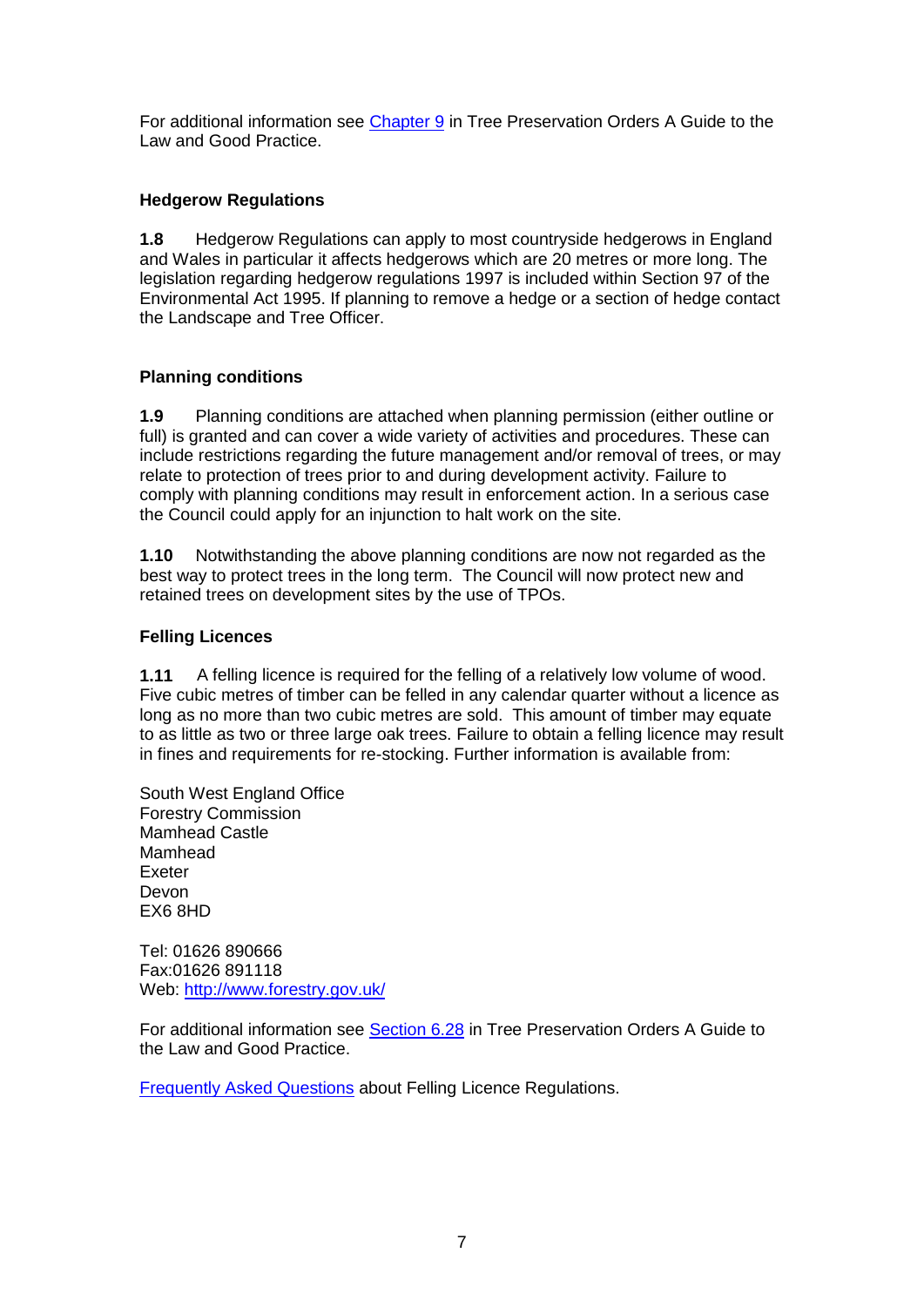# <span id="page-7-0"></span>**Wildlife habitats**

**1.12** No works should contravene the Wildlife and Countryside Act 1981 (Section 1) as amended by countryside & Rights of Way Act 2000 (CROW Act) and must take into account any protected species including bats and nesting birds. An ecological evaluation should be carried out where it is likely that wildlife habitats may be present.

**1.13** Wildlife sites should be protected and, whenever possible enhanced as promoted in the Natural Environment and Rural Communities Act 2006. Contact the Council and/or Natural England to assess and advise if the development has the potential to have an adverse impact on the wildlife features of the site. Trees should be inspected for wildlife, including bat surveys. Hedges and other wildlife sites are vulnerable to construction works. The Council and Natural England can advise if the development will have an adverse impact on the wildlife features of the site, and how to reduce or avoid these.

# <span id="page-7-1"></span>**Covenants**

**1.14** Trees may be subject to covenants. They are private matters of no concern to the Council. People should seek private legal advice if they are concerned about covenants.

#### <span id="page-7-2"></span>**Civil matters**

**1.15** In exceptional cases works may be carried out without consent to prevent or abate a nuisance. Landowners should contact the City Council to discuss the works in order to avoid criminal liability.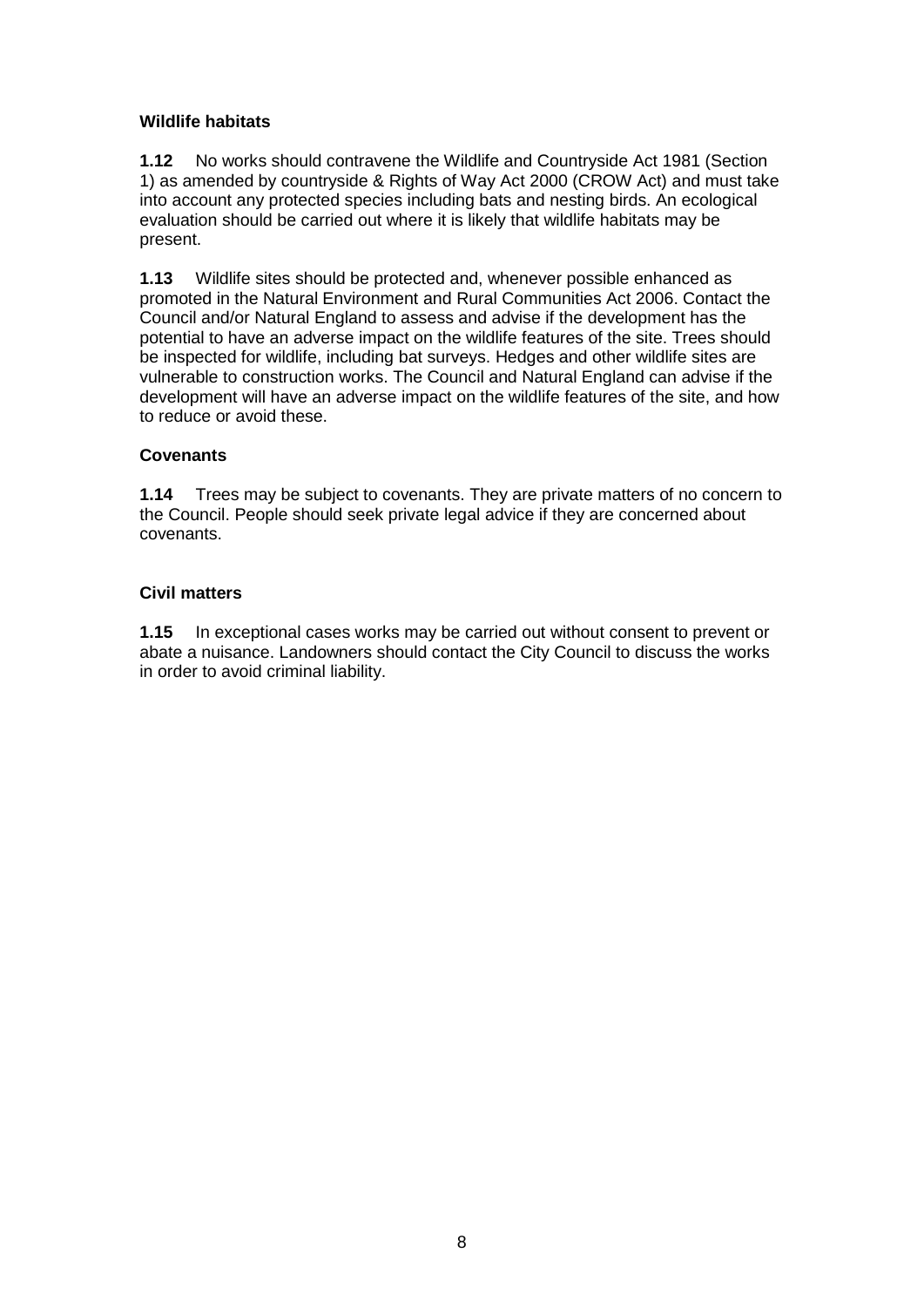# <span id="page-8-0"></span>**CHAPTER 2 TREES AND DEVELOPMENT**

#### <span id="page-8-1"></span>**British Standard BS5837: 2005 Trees in relation to construction**

**2.1** British Standard 5837:2005 is a key reference document with regard to trees and development. The following is an extract from the scope of the standard.

*"This British Standard gives recommendations and guidance on the principles to be applied to achieve a satisfactory juxtaposition of trees, including shrubs, hedges and hedgerows, with structures. It follows, in sequence, the stages of planning and implementing the provisions which are essential to allow development to be integrated with trees"*

**2.2** People involved with planning and managing development sites that contain or are adjacent to trees should be aware of this British Standard and its content. Copies of the British Standard can be purchased from [British Standard 5837:2005](http://www.bsi-global.com/en/Shop/Publication-Detail/?pid=000000000030139494)

**2.3** Figure 1 within BS5837: 2005 is a flow diagram, summarizing planning for trees on development sites that should be followed. The chart clearly identifies the step by step process of integrating trees successfully into a development from initial land survey to first occupancy.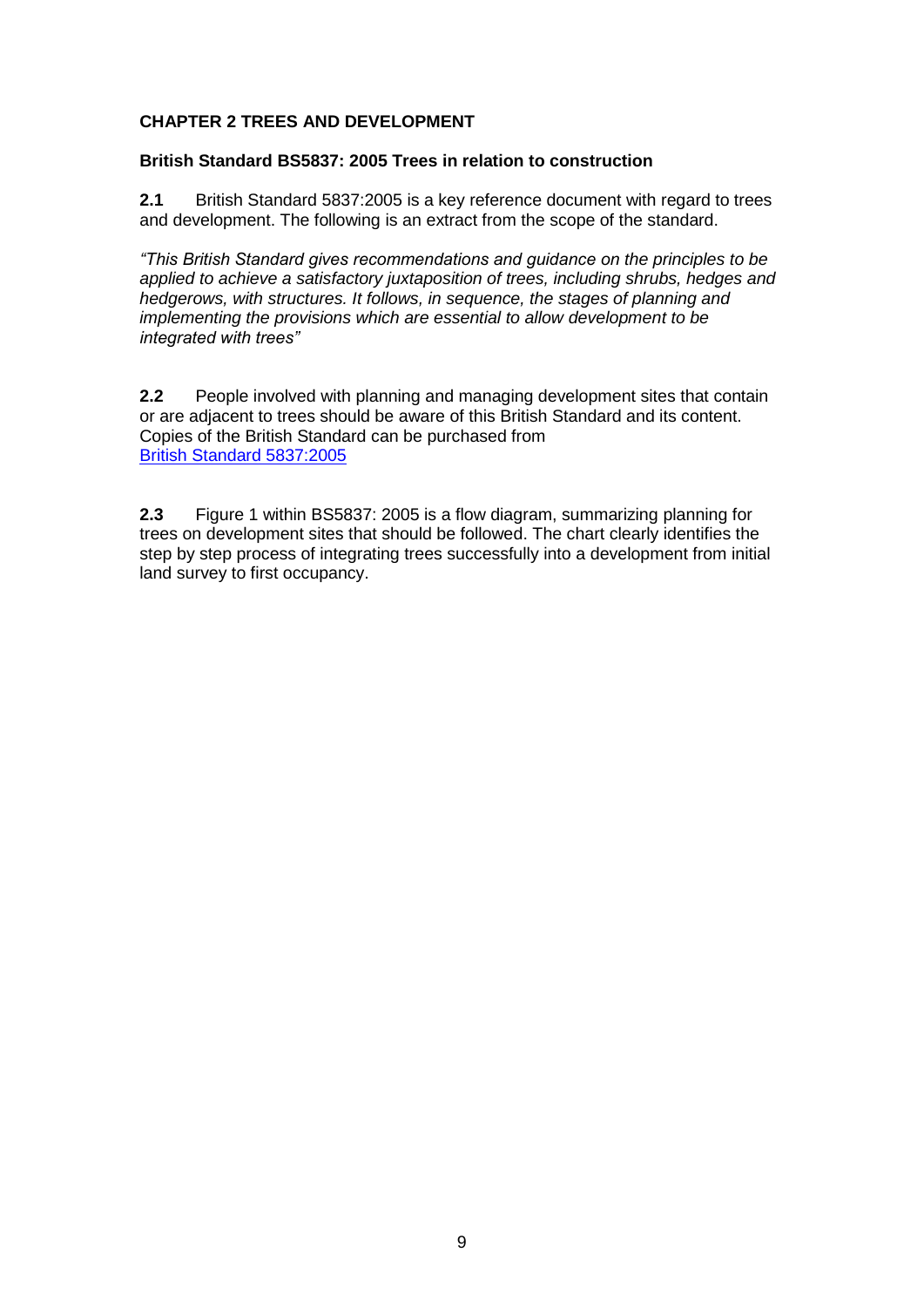#### <span id="page-9-0"></span>**Flow Diagram**

#### **The following is a simplified version of the flow diagram summarising the principal steps to be followed**

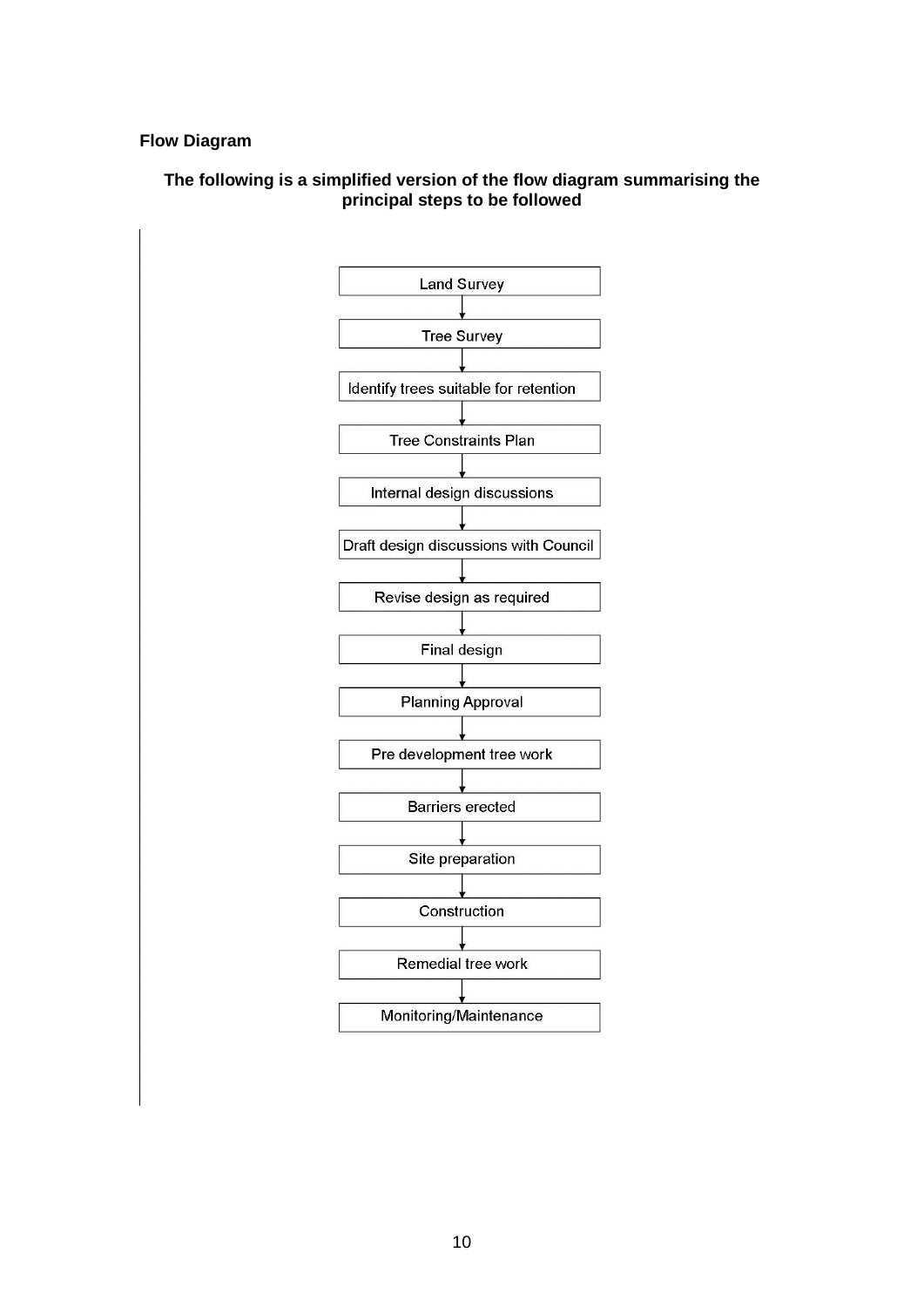#### <span id="page-10-0"></span>**Rooting structure**

**2.4** Rooting structure is a key issue when dealing with trees and development. To ensure the survival of trees the British Standard Institute has introduced the concept of a Root Protection Area (RPA). The RPA is an area surrounding a tree that contains sufficient rooting volume to ensure the tree's survival and is represented in square metres. RPAs will need to be agreed with the City Council. (BS5837 2005 discusses the extent and for of a trees root system.)

**2.5** The following diagram represents the typical rooting pattern of a tree. Note that 90% of the trees roots are usually located within the top 1m of soil and that roots may spread well beyond the canopy. Therefore, no works are allowed within the RPA. Even a small trench 0.5 metres deep to accommodate a cable or drain may lead to the loss of the tree. When work is proposed or is absolutely necessary within the RPAs of retained trees the proposals will only be considered if supported by an agreed robust and realistic Arboricultural Method Statement, following recommendations within BS 5837 2005.

# <span id="page-10-1"></span>**Typical rooting structure of a tree**



**2.6** To successfully integrate trees into a development it will be a planning requirement to allow enough space in the design to allow trees to mature and flourish and to agree protection measures during the entire construction phase. Trees should be considered at the earliest design stage to allow them to be successfully integrated into new development, a survey of trees on and adjacent to the site should be one of the first steps in the design process.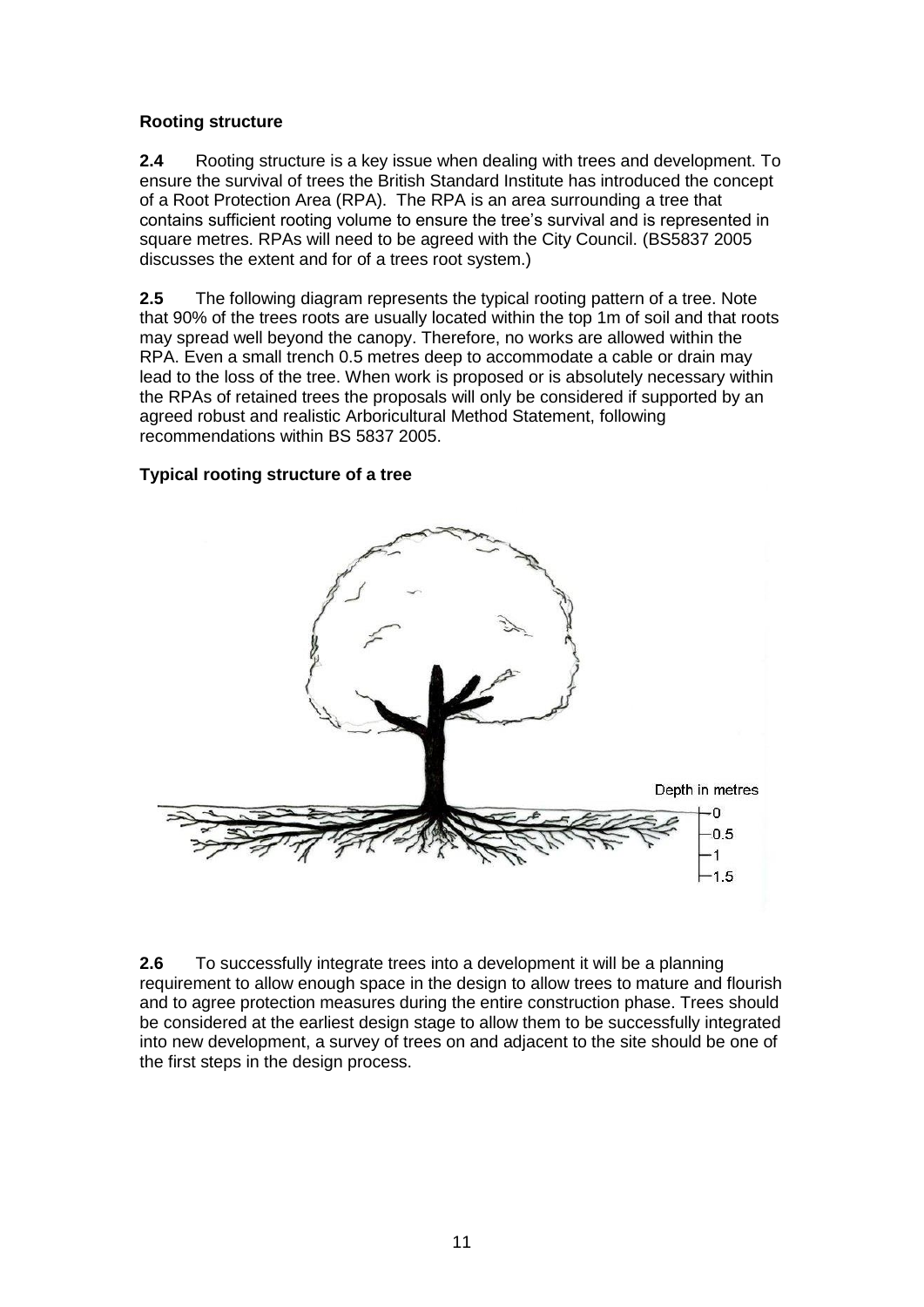## <span id="page-11-0"></span>**How can trees be damaged?**

#### **Compaction of the soil**

**2.7** When soil is compacted, the soil structure is damaged by removing the spaces between soil particles preventing the exchange of gases and uptake of nutrients by trees. The storage of materials, including bricks, soil, gravel and cement, and the movement of vehicles can cause compaction. One vehicle movement can cause sufficient compaction to damage a tree. Compacted ground may alter soil drainage, resulting in the ground becoming waterlogged. The storage of materials and the movement of vehicles within RPAs will only be permitted when it is shown to be absolutely necessary and supported by an agreed robust and realistic Arboricultural Method Statement.

#### **Excavations**

**2.8** Excavations within the RPA are likely to cause root severance. This may lead to loss of vigour, reduced uptake of water and nutrients, allow access for decay organisms and may compromise the tree's stability. Under exceptional circumstances, where excavation may be justified, hand digging will be required and the presence of an arboricultural consultant to supervise the works will be required on site.

#### **Ground level changes**

**2.9** Both reduction and raising of soil levels can be detrimental even if this is only by a few centimeters. Reducing ground levels may sever roots, and can increase the drainage of a site thereby reducing water availability. Raising ground levels can cause compaction, and suffocate roots. There will be a presumption against the changing of ground levels within RPAs. Changing of ground levels within RPAs will only be permitted when it is shown to be absolutely necessary and supported by an agreed robust and realistic Arboricultural Method Statement.

#### **Impact damage**

**2.10** This can be caused by machinery and includes torn branches, and damage to bark and trunk. Damaged areas of trees can allow the entry of decay organisms and reduced vigour. There will be a presumption against the movement of machinery and equipment within RPAs. The movement of machinery and equipment will only be permitted when it is shown to be absolutely necessary and supported by an agreed robust and realistic Arboricultural Method Statement.

#### **Soil contamination**

**2.11** This can be caused by the spillage of oil, fuel and chemicals, mixing cement or other materials. To prevent leaching through the soil where significant tree roots can be found, all chemicals should be kept in a safe storage area down hill from trees at least 10m from the RPA. There will be a presumption against the storage of chemicals within 10m of the RPAs of retained trees and storage will only be permitted when it is shown to be absolutely necessary and supported by an agreed robust and realistic Arboricultural Method Statement.

#### **Fires**

**2.12** Conducted and radiated heat as well as flames will damage trees resulting in the loss and damage to both major and fibrous roots, and damage to the trees vascular system under the bark even if the bark does not appear burnt. Keep fires a minimum of 10m from the outer crown spread of any retained trees or vegetation. If this clearance is not achievable, all waste must be disposed of off-site.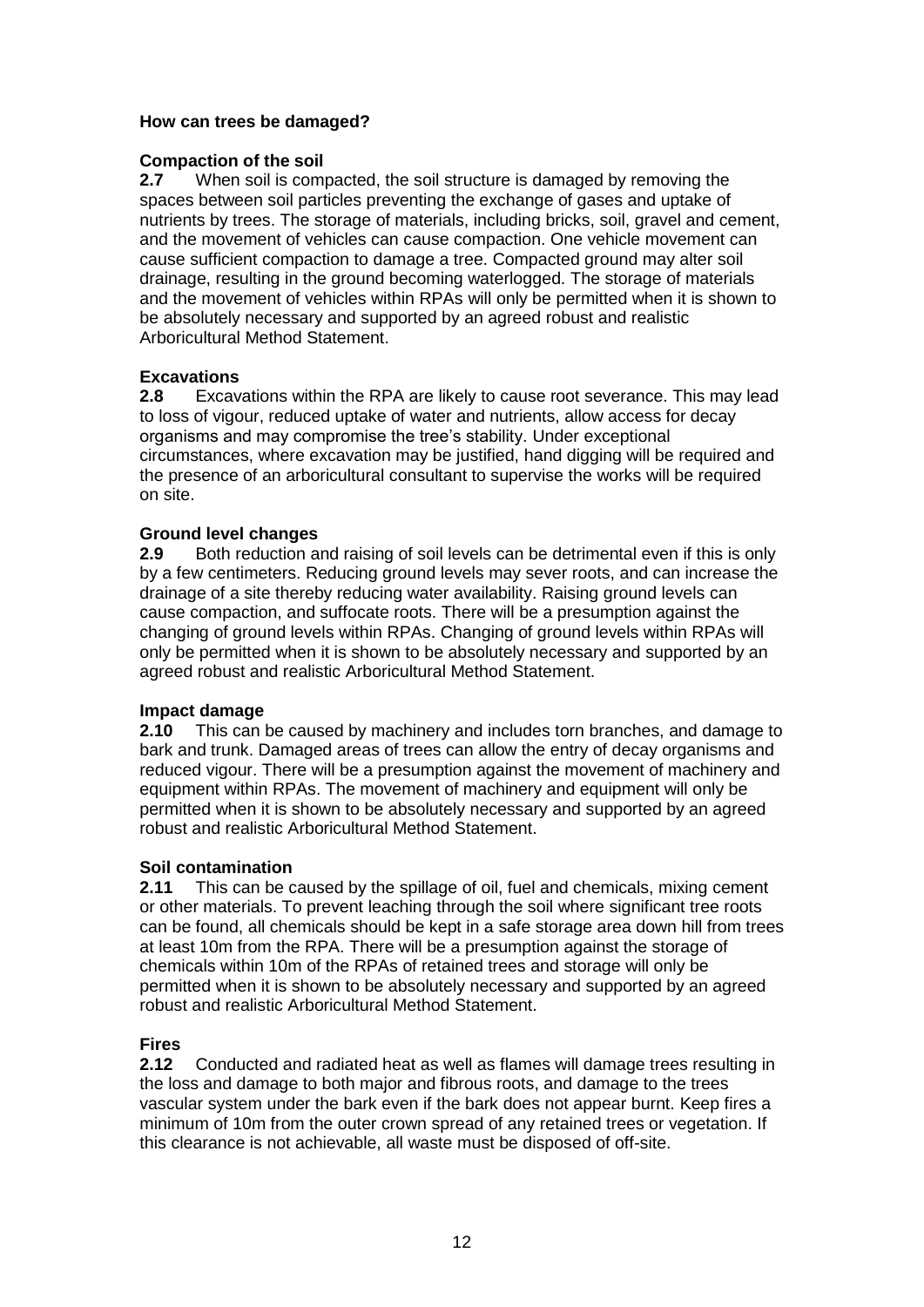#### <span id="page-12-0"></span>**Protective Fencing**

**2.13** To ensure that roots are successfully protected RPAs will be required to be fenced off using fencing to BS 5837:2005 specifications as indicated below.



#### <span id="page-12-1"></span>**BS5837: 2005 Protective barrier**

#### <span id="page-12-2"></span>**Surveys**

**2.14** A tree survey should be submitted as part of a comprehensive survey of a development site. Should a site survey require vegetation clearance to reveal existing features this is to be undertaken by hand held machinery. Mechanized flails may be used in areas outside the RPA of trees, taking care not to damage the soil structure within areas identified for new planting.

#### <span id="page-12-3"></span>**Quality of plans**

**2.15** All submitted plans and plans prepared for use during pre-application discussions must include the following

- Suitable, workable and recognized scale.
- North point.
- Key, all colours shown on the plan must be shown on the key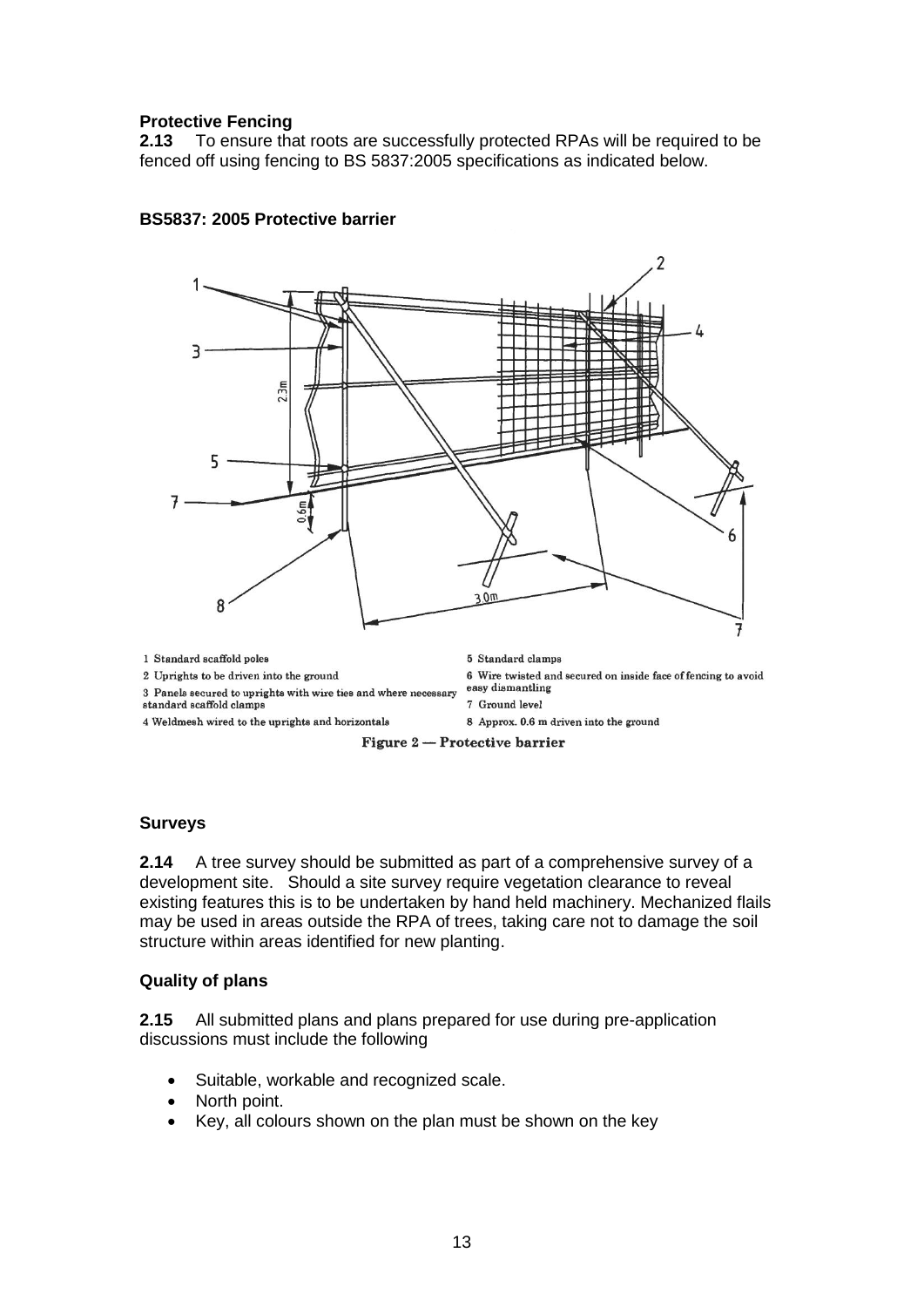# <span id="page-13-0"></span>**Existing site plan**

**2.16** To enable tree information to be seen within the context of other constraints, a site survey should be carried out covering the following:

- Existing buildings/structures.
- Existing hard surfaces.
- Water courses.
- Overhead cables.
- Underground services.
- Levels across the site.
- Location of all existing trees over 7.5cm in diameter measured at 1.5m above ground level within the site,
- All trees whose crown overhangs the site, or trees within a distance equal to 12 times their stem diameter (measured 1.5m above ground level) from the boundary, or 10 times their base diameter in the case of multi-stemmed trees.
- Accurate crown spread, if this is irregular it should be shown as such.
- Hedgerows and shrub masses, including a list of the woody species that they contain.
- Details of any features within hedges for example, banks or supporting walls.
- Wildlife features.
- Historical features.

# <span id="page-13-1"></span>**Tree survey**

**2.17** A competent Arboriculturist (see BS5837: 2005 section 2.2) with experience of working with trees on development sites should undertake the tree survey in accordance with British Standard 5837:2005 "Trees in relation to construction".

**2.18** The survey must show the location of all trees accurately, and include the following information, some of which may be presented on a separate table. The accurate submission of this information will allow for the full appraisal of the trees on the site, by both the developer and the Council.

- Reference number.
- Species.
- Height.
- Height of crown clearance.
- Crown spread of each tree (in relation to all four compass points).
- Diameter of the trunk measured at 1.5m above ground in millimeters on single stem trees and immediately above the root flare on multi-stemmed trees.
- Age class (e.g. young, middle age, mature, over mature, veteran).
- Assessment of the structural and physiological condition including trunk, crown and roots.
- Tree management recommendations.
- Trees to be felled as part of development proposal.
- British Standard category grading
- RPA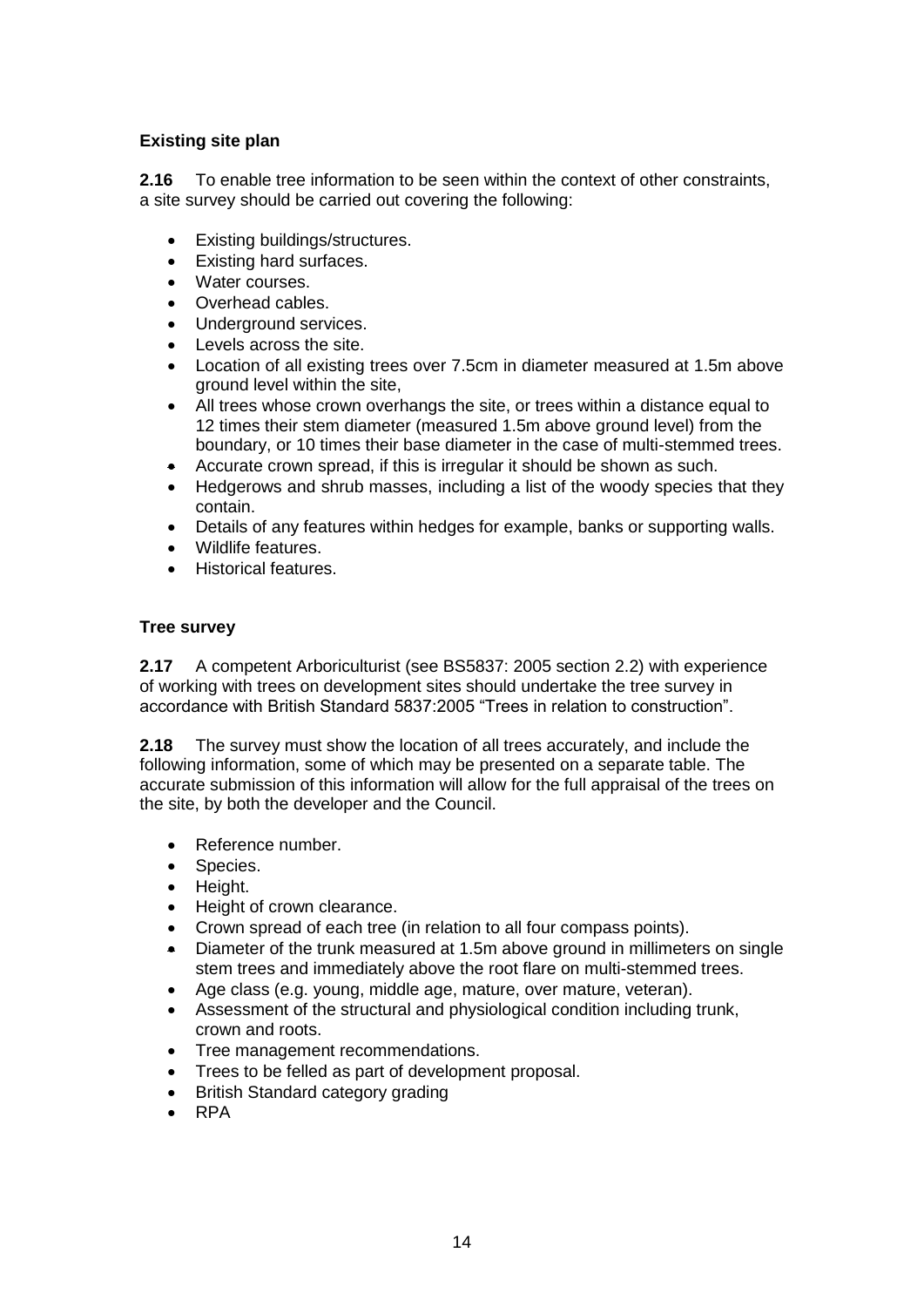# <span id="page-14-0"></span>**Identifying trees suitable for retention BS 5837:2005 Tree Categorisation**

**2.19** Table 1 within BS5837:2005 "Cascade chart for tree quality assessment" shows how trees should be categorised. Section 4.3 of the standard describes how the cascade chart should be used. Section 4.3.6 states that it should first be determined if a tree falls into the R (Remove) category. If a tree is in a satisfactory condition to be retained then consideration should be given to its inclusion into an A, B or C category. The Council regards pre application discussions as a useful process for both the applicant and the Council. For both sides to gain the maximum benefit from pre-application discussions the categorisation of trees, and a constraints plan should be agreed with the Council at an early stage.

**2.20** It should not be assumed that C category trees that constrain development may be removed. The Council will consider each site individually and on its own merit, giving consideration to the surrounding landscape, and existing tree cover.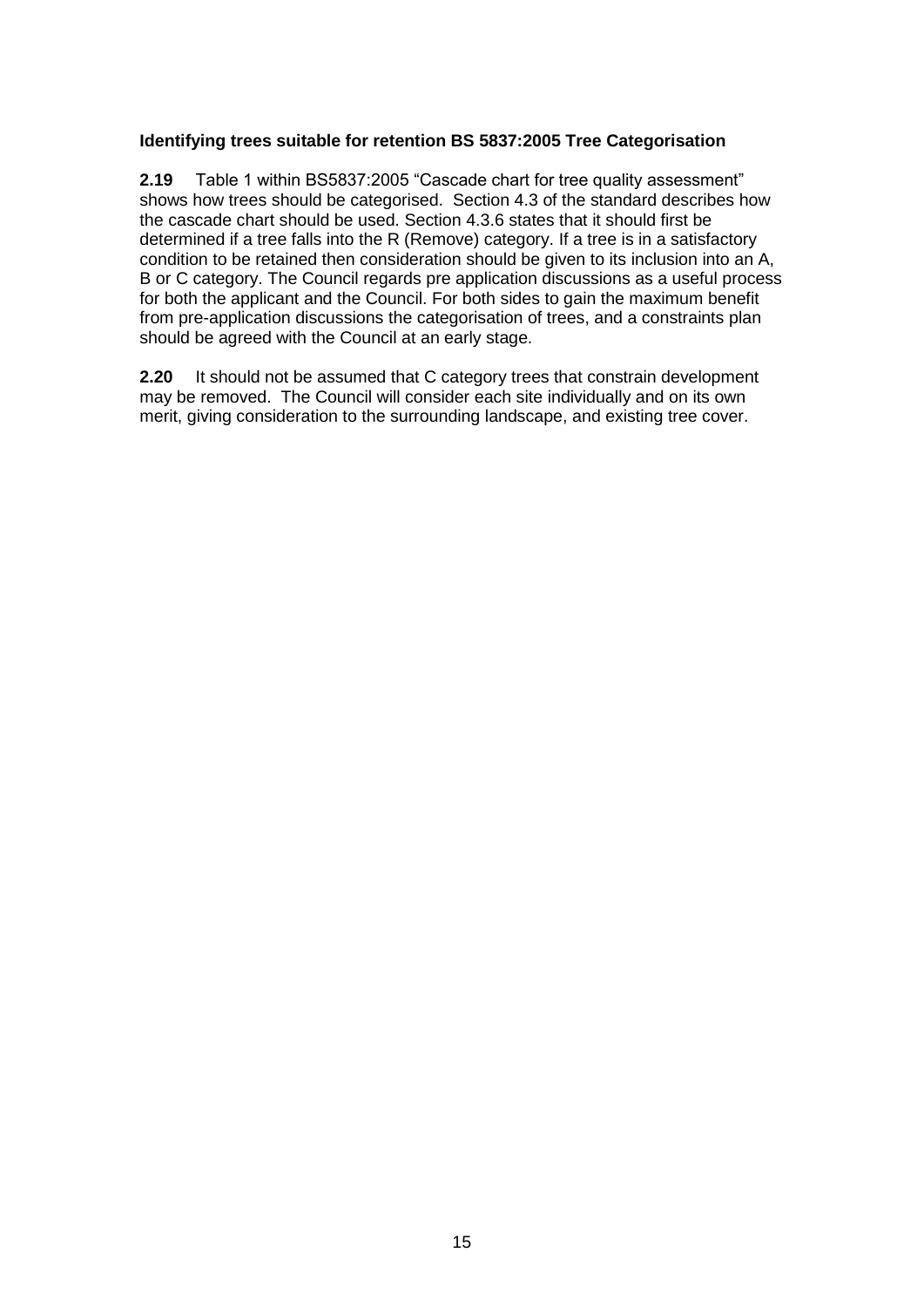|  | BS5837:2005 Table 1 - Cascade chart for tree quality assessment |  |
|--|-----------------------------------------------------------------|--|
|--|-----------------------------------------------------------------|--|

<span id="page-15-0"></span>

| <b>TREES FOR REMOVAL</b>                                                                                                                                                                                                                                         |                                                                                                                                                                                                                                                                                                                                                                                                                                                                                                                                                                                                                                                                                                                                                                                                              |                                                                                                                                                                                                                                                                                                                                                                                                                                                                                                                                            |                                                                                                                                                 |                                  |  |
|------------------------------------------------------------------------------------------------------------------------------------------------------------------------------------------------------------------------------------------------------------------|--------------------------------------------------------------------------------------------------------------------------------------------------------------------------------------------------------------------------------------------------------------------------------------------------------------------------------------------------------------------------------------------------------------------------------------------------------------------------------------------------------------------------------------------------------------------------------------------------------------------------------------------------------------------------------------------------------------------------------------------------------------------------------------------------------------|--------------------------------------------------------------------------------------------------------------------------------------------------------------------------------------------------------------------------------------------------------------------------------------------------------------------------------------------------------------------------------------------------------------------------------------------------------------------------------------------------------------------------------------------|-------------------------------------------------------------------------------------------------------------------------------------------------|----------------------------------|--|
| <b>Category and definition</b>                                                                                                                                                                                                                                   | <b>Criteria</b><br><b>Identification on</b>                                                                                                                                                                                                                                                                                                                                                                                                                                                                                                                                                                                                                                                                                                                                                                  |                                                                                                                                                                                                                                                                                                                                                                                                                                                                                                                                            |                                                                                                                                                 |                                  |  |
| <b>Category R</b><br>Those in such a condition that<br>any existing value would be lost<br>within 10 years and which should,<br>in the current context, be<br>removed for reasons of sound<br>arboricultural management.<br>TREES TO BE CONSIDERED FOR RETENTION | Trees that have a serious, irremediable, structural defect, such that their early loss is expected due to collapse, including those that<br>$\bullet$<br><b>DARK RED</b><br>will become unviable after removal of other R category trees (i.e. where, for whatever reason, the loss of companion shelter cannot<br>be mitigated by pruning)<br>Trees that are dead or are showing signs of significant, immediate, and irreversible overall decline<br>$\bullet$<br>Trees infected with pathogens of significance to the health and/or safety of other trees nearby (e.g. Dutch elm disease), or very low<br>quality trees suppressing adjacent trees of better quality<br>NOTE Habitat reinstatement may be appropriate (e.g. R category tree used as a bat roost: installation of bat box in nearby tree). |                                                                                                                                                                                                                                                                                                                                                                                                                                                                                                                                            |                                                                                                                                                 |                                  |  |
| <b>Category and definition</b><br>Criteria - Subcategories                                                                                                                                                                                                       |                                                                                                                                                                                                                                                                                                                                                                                                                                                                                                                                                                                                                                                                                                                                                                                                              |                                                                                                                                                                                                                                                                                                                                                                                                                                                                                                                                            |                                                                                                                                                 | <b>Identification on</b><br>plan |  |
|                                                                                                                                                                                                                                                                  | 1 Mainly arboricultural values                                                                                                                                                                                                                                                                                                                                                                                                                                                                                                                                                                                                                                                                                                                                                                               | 2 Mainly landscape values                                                                                                                                                                                                                                                                                                                                                                                                                                                                                                                  | 3 Mainly cultural values, including<br>conservation                                                                                             |                                  |  |
| Category A<br>Those of high quality and value:<br>in such a condition as to be able<br>to make a substantial contribution<br>(a minimum of 40 years is<br>suggested)                                                                                             | Trees that are particularly good examples<br>of their species, especially if rare or<br>unusual, or essential components of<br>groups, or of formal or semi-formal<br>arboricultural features (e.g. the dominant<br>and/or principal trees within an avenue)                                                                                                                                                                                                                                                                                                                                                                                                                                                                                                                                                 | Trees, groups or woodlands which provide a<br>definite screening or softening effect to the<br>locality in relation to views into or out of the<br>site, or those of particular visual importance<br>(e.g. avenues or other arboricultural features<br>assessed as groups)                                                                                                                                                                                                                                                                 | Trees, groups or woodlands of significant<br>conservation, historical, commemorative<br>or other value (e.g. veteran trees or wood-<br>pasture) | <b>LIGHT GREEN</b>               |  |
| <b>Category B</b><br>Those of moderate quality and<br>value: those in such a condition<br>as to make a significant<br>contribution (a minimum of 20<br>years is suggested)                                                                                       | Trees that might be included in the high<br>category, but are downgraded because of<br>impaired condition (e.g. presence of<br>remedial defects including unsympathetic<br>past management and minor storm<br>damage)                                                                                                                                                                                                                                                                                                                                                                                                                                                                                                                                                                                        | Trees present in numbers, usually as groups<br>or woodlands, such that they form distinct<br>landscape features, thereby attracting a<br>higher collective rating than they might as<br>individuals but which are not, individually,<br>essential components of formal or semi<br>formal arboricultural features (e.g. trees of<br>moderate quality within an avenue that<br>includes better, A category specimens), or<br>trees situated mainly internally to the site,<br>therefore having little visual impact on the<br>wider locality | Trees with clearly identifiable conservation<br>or other cultural benefits                                                                      | <b>MID BLUE</b>                  |  |
| <b>Category C</b><br>Those of low quality and value:<br>currently in adequate condition to<br>remain until new planting could<br>be established (a minimum of 10<br>years is suggested), or young<br>trees with a stem diameter below<br>150mm                   | Trees not qualifying in higher categories<br>with a stem diameter of less than 150mm should be considered for relocation                                                                                                                                                                                                                                                                                                                                                                                                                                                                                                                                                                                                                                                                                     | Trees present in groups or woodlands, but<br>without this conferring on them significantly<br>greater landscape value, and/or trees offering<br>low or only temporary screening benefit<br>NOTE Whilst C category trees will usually not be retained where they would impose a significant constraint on development, young trees                                                                                                                                                                                                          | Trees with very limited conservation or<br>other cultural benefits                                                                              | <b>GREY</b>                      |  |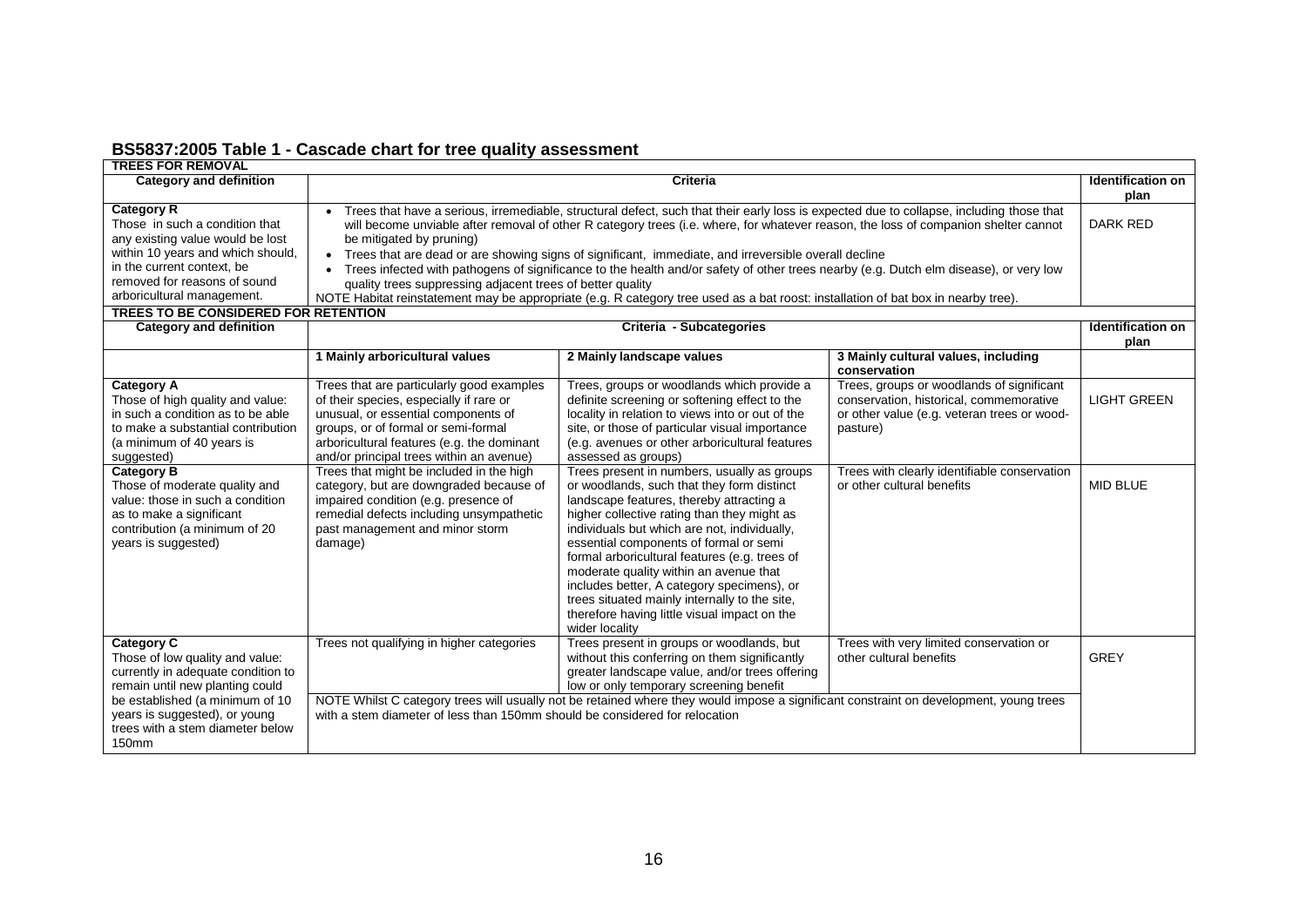# <span id="page-16-0"></span>**Plans required for pre application discussions and planning applications**

#### <span id="page-16-1"></span>**Root Protection Area Plan**

**2.21** This is a plan showing the RPA required by individual trees, quantified in square metres, usually shown as an area within a circle around the tree although the shape will depend upon its location.

**2.22** The radius of the circle is calculated based on the diameter of a tree measured at 1.5m above ground level multiplied by 12, or 10 times their base diameter in the case of multi-stemmed trees.

| Number of<br><b>stems</b>                                                            | Calculation                                                                                                                                              |  |  |  |
|--------------------------------------------------------------------------------------|----------------------------------------------------------------------------------------------------------------------------------------------------------|--|--|--|
| Single stem<br>tree                                                                  | RPA (m <sup>2</sup> ) = $\left( \frac{\text{Stem diameter (mm)} \textcircled{m} 1.5 \text{m} \times 12}{1000} \right)^2$ x 3.142                         |  |  |  |
| Tree with<br>more than<br>one stem<br>arising<br>below 1.5m<br>above<br>ground level | RPA (m <sup>2</sup> ) = $\left( \frac{\text{Basal diameter measured immediately above root flare (mm) } \times 10}{1000} \right)^2 \times 3.142$<br>1000 |  |  |  |

**2.23** To calculate the RPA for trees the following formulas should be followed

For successful pre-application discussions RPAs should be agreed with the City Council.

#### <span id="page-16-2"></span>**Buffer Zones**

**2.24** A buffer zone is an area beyond the crown spread of a tree within which building should not normally take place. There is no formula for defining a zone although its area and shape is worked out taking into account tree species, potential for future growth, orientation and topography. In all cases a buffer zone is required and must be agreed with the Council. Roads and underground services may be included within buffer zones but site planning must take account of the need to avoid any ground works within RPAs

The buffer zone will ensure:

- A good spatial relationship between buildings and trees, ensuring that trees or buildings do not dominate each other and that the visual amenity of trees is retained.
- A high quality outlook for the occupants of buildings
- Sufficient light levels, both direct and ambient
- That occupants are comfortable with the proximity of trees to buildings, avoiding perceptions of danger and of inconvenience from leaves, debris and honeydew.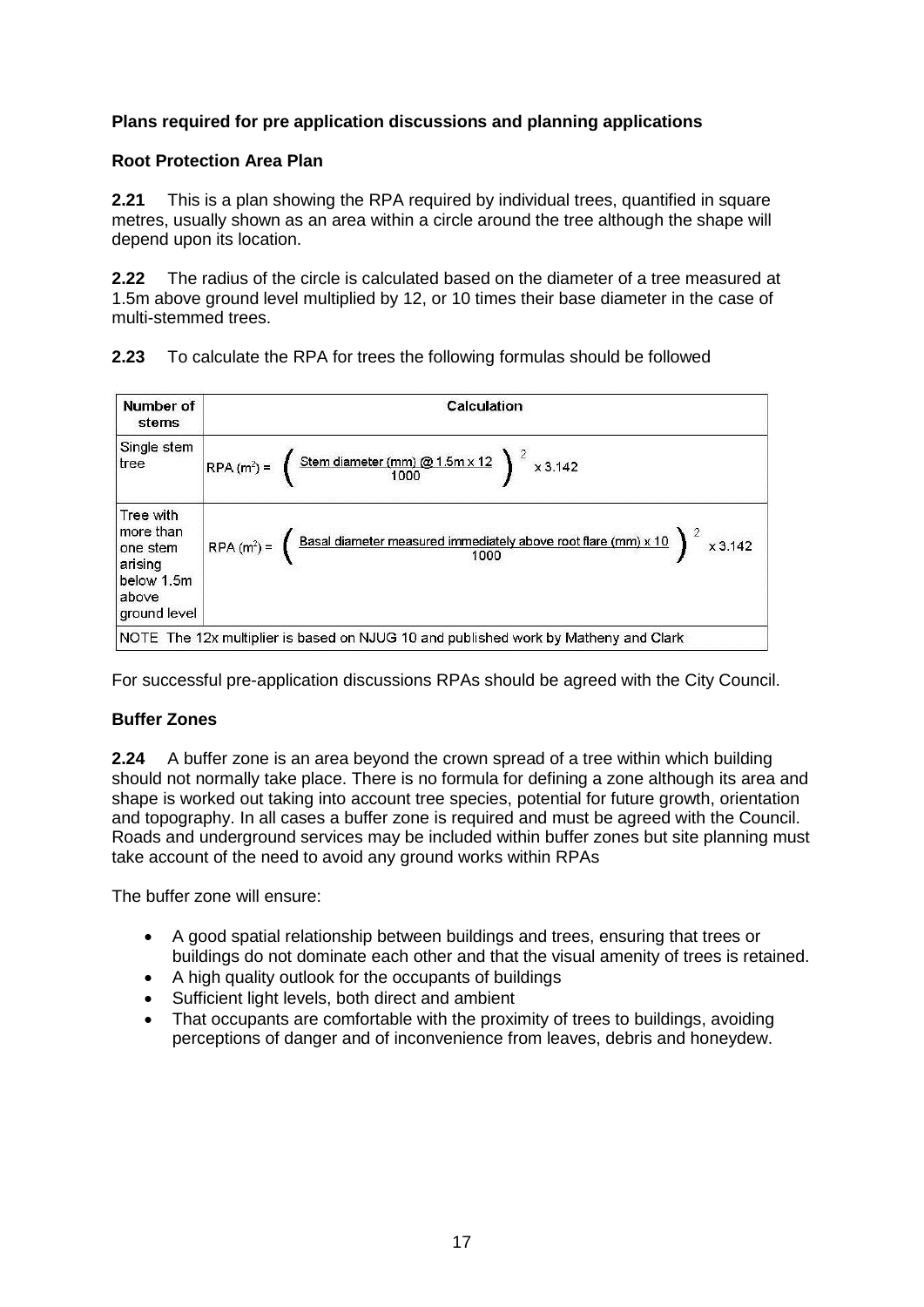**2.25** When seeking to agree buffer zones with the Council consideration must be given to the following:

- Crown clearance above ground.
- Change of levels.
- Orientation of the site
- Whether the trees are evergreen or deciduous
- The number and species of trees
- The effect of trees on daylight (direct or ambient)
- The ability to construct the development without any unacceptable impact upon trees
- The need to protect the present and future visual amenity of the trees
- Sufficient space to allow trees to thrive

**2.26** Section 2.26 will be amended to: Prior to submitting an application to construct any building close to the crown of a tree, applicants are advised to have agreed an appropriate buffer zone with the City Council, taking full account of the matters identified in 2.25. This includes commercial and industrial buildings.

## <span id="page-17-0"></span>**Tree Constraints Plan**

**2.27** This is a plan combining RPAs and Buffer Zones and should be agreed at the earliest possible stage to allow pre-application discussions on development proposals to proceed.

#### <span id="page-17-1"></span>**Tree Protection Plan**

**2.28** This is a plan/document showing the final layout, including tree and landscape protection, arboricultural method statements, location of site huts, storage areas and access roads. Where it is absolutely necessary that construction takes place close to trees the plan should include an arboricultural method statement to minimise impact upon trees. Planning consent will not be issued without this plan. Note: An arboricultural method statement is a detailed description of work and construction techniques designed to minimise direct and indirect damage to trees. The advice of an arboricultural consultant and engineer should be sought when preparing a statement. It will require approval by the City Council.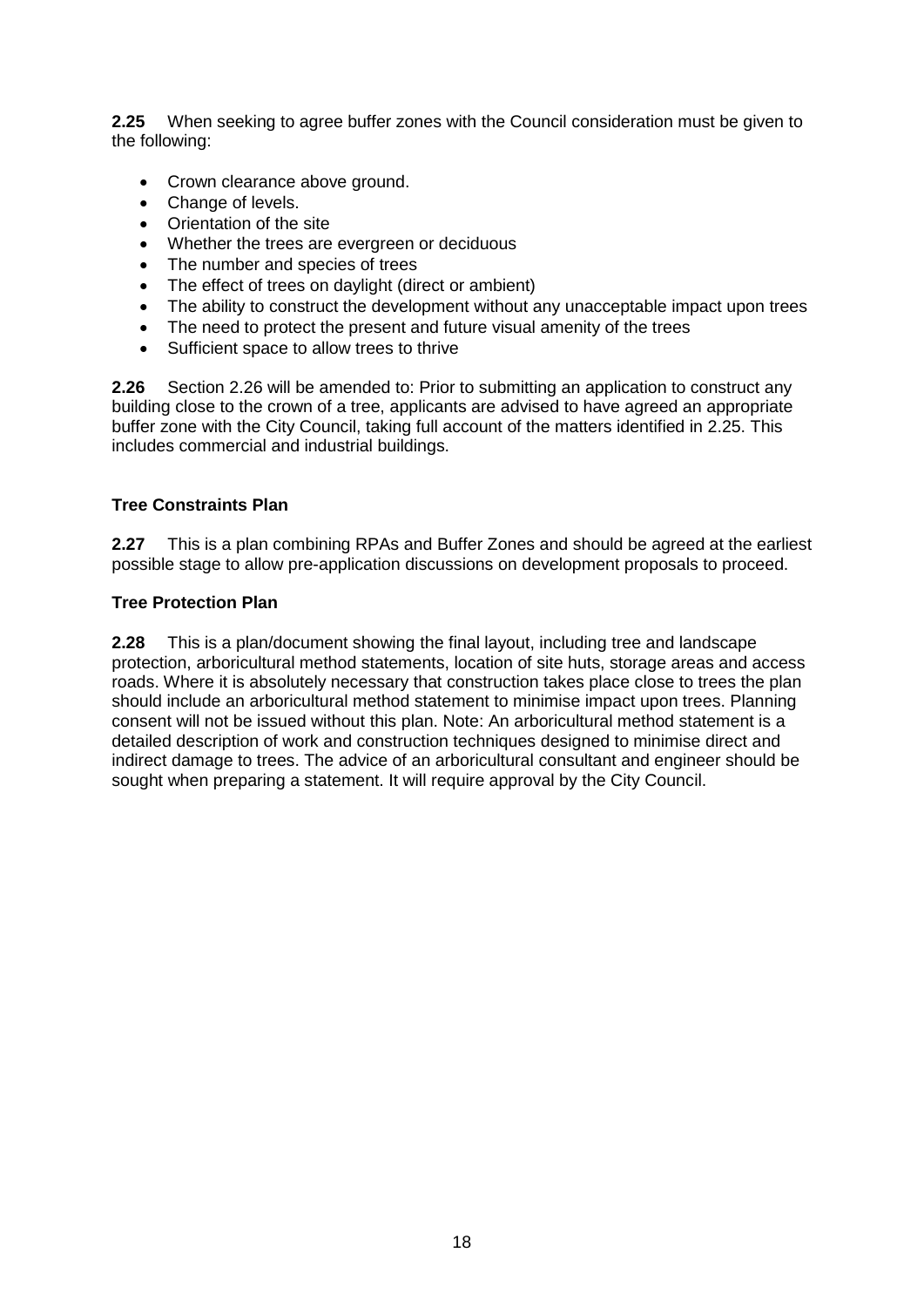# <span id="page-18-0"></span>**CHAPTER 3 THE PLANNING PROCESS**

## <span id="page-18-1"></span>**Pre-application discussions**

**3.1** The City Council places great importance on pre-application advice. Prospective developers should contact the City Council at the earliest stage to obtain constructive advice and to identify the key issues with regard to trees that need to be addressed. For major applications a protocol is in place.

## <span id="page-18-2"></span>**Design and Townscape**

**3.2** Trees to be retained on a development site should be integrated into the layout so that they make a positive contribution to the townscape and to ensure a satisfactory spatial relationship between buildings and trees. Large trees, or trees with significant growth potential should normally be located in public areas where they may be an asset to the townscape, rather than in small private gardens, where they may be less appreciated and cause amenity problems. In many circumstances, particularly in the case of rows or large groups of trees, it will be appropriate to arrange buildings to face trees with access roads located between trees and buildings as in the example below at Gras Lawn. Roads may be located within buffer zone that allows efficient use of spaces that, otherwise, have to be kept clear of development.

**3.3** When considering the layout of a development, trees should be integrated into the overall design concept and space should be agreed with the City Council that allows retained trees to flourish. Space should be sufficient to allow for the planting of large new trees or groups of trees in key visual locations. Both retained and new trees should be considered as part of a landscape framework. Designs which resort to trees and other landscape features being restricted to awkward, left-over pieces of land are unlikely to achieve planning permission.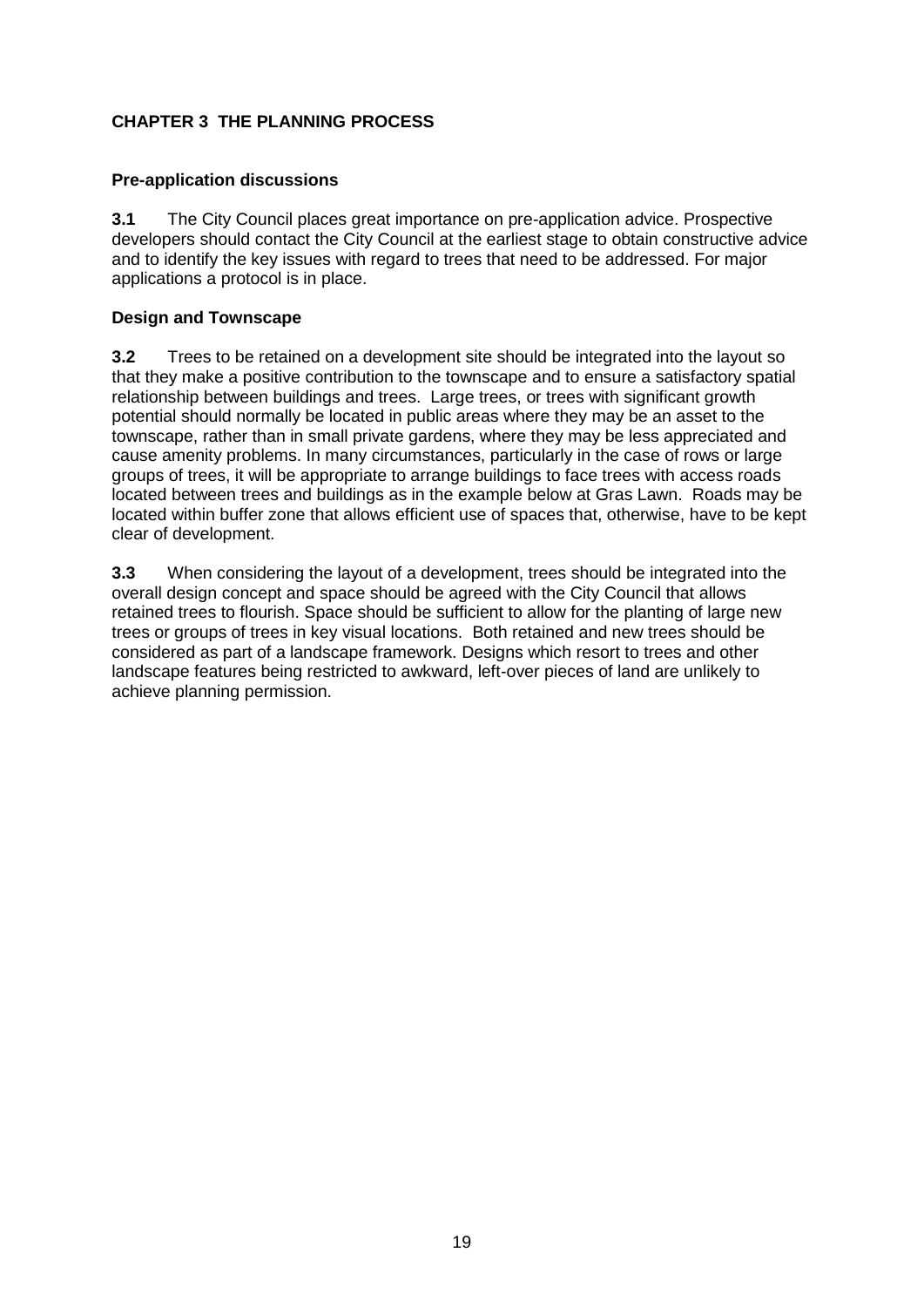

Gras Lawn

**3.4** When giving consideration to the size and orientation of private gardens the City Council will give significant weight to the position of trees. Any requirement for a particular size of garden will exclude the space under the crown spread of a tree to be retained.

**3.5** The boundaries within a development are particularly important in defining the character of a site. Where a boundary includes trees or consists of a hedgerow including trees, particular consideration must be given to how the boundary is defined or reinforced. Boundaries involving significant foundations or changes in levels will not be permitted owing to the damage that may be caused to trees. Layouts which include rear gardens backing onto rows of trees should generally be avoided because of the difficulty in designing appropriate boundaries.

**3.6** A minimum of 10% of the development area is required to be provided as Public Open Space (POS) (Exeter Local Plan First Review para 13.44). This space is required to be adopted by the City Council and should be capable of being used for recreation; for example to play football, fly kites, picnic and exercise. Proposals for open space which include significant tree cover, particularly including trees that are dressed closely to the ground, resulting in unusable space, will not be acceptable. However, because there may be landscape advantages in retaining or providing trees in open space, their inclusion is not entirely ruled out. Developers should discuss at an early stage proposals for open space which include trees.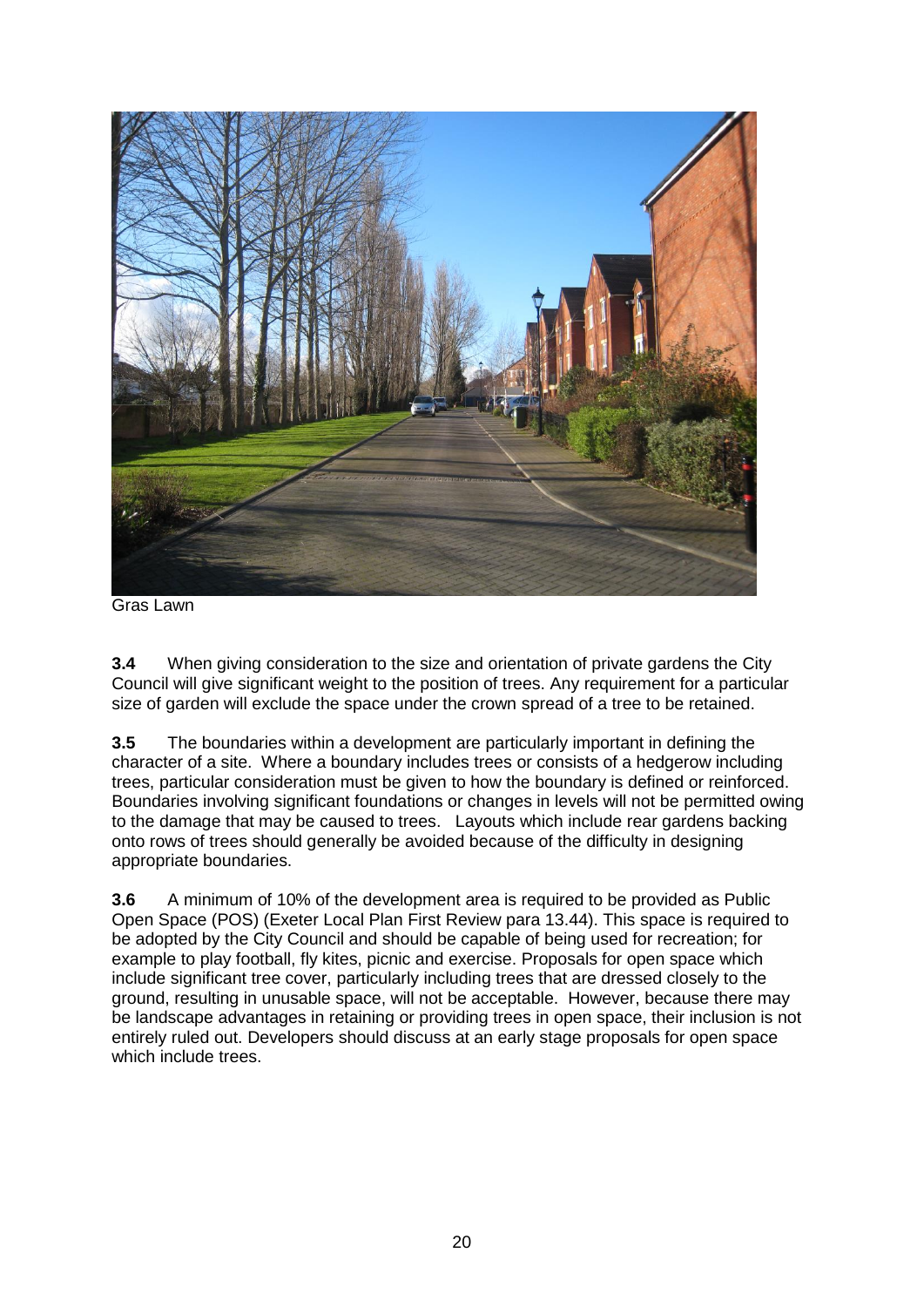# <span id="page-20-0"></span>**Submitting planning applications involving trees**

**3.7** The Council has a validation checklist for both outline and full planning applications. Copies of the validation checklist help notes and application forms can be downloaded from the following link.

[Planning Application Forms](http://www.exeter.gov.uk/lgnl/index.aspx?articleid=725&listid=9475)

**3.8** To allow registration, applications must include a tree survey and details of arboricultural implications, including tree constraint plans, tree protection plans and arboricultural method statements. Where there is a possibility of the final development layout being amended, draft arboricultural method statements may be acceptable.

**3.9** All required information must be supplied at the time of making an application. Validation and registration will be delayed if information is missing or if plans are incorrect.

#### <span id="page-20-1"></span>**Planning conditions**

**3.10** Owing to the above there will be few tree related planning conditions.

#### <span id="page-20-2"></span>**Monitoring/liaison with and by ECC and/or arboricultural consultants**

**3.11** Prior to the commencement of work on site, developers are advised to engage the services of an Arboricultural Consultant to monitor the erection of protective fences and ensure all work undertaken in proximity to trees complies with the tree protection plan and method statements agreed with the Council. Dependent on the site and work program it is advised the Arboricultural Consultant visits on a regular programmed schedule but should be available to visit and assist the developer as and when required or when unforeseeable problems arise.

**3.12** The Arboricultural Consultant should record visits and recommendations on a monitoring form. The Council will request sight of forms to ensure compliance with the Tree Protection Plan and associated Method Statements. The Council encourages selfmonitoring together with monitoring and random inspections by the Council's Arboricultural **Officer**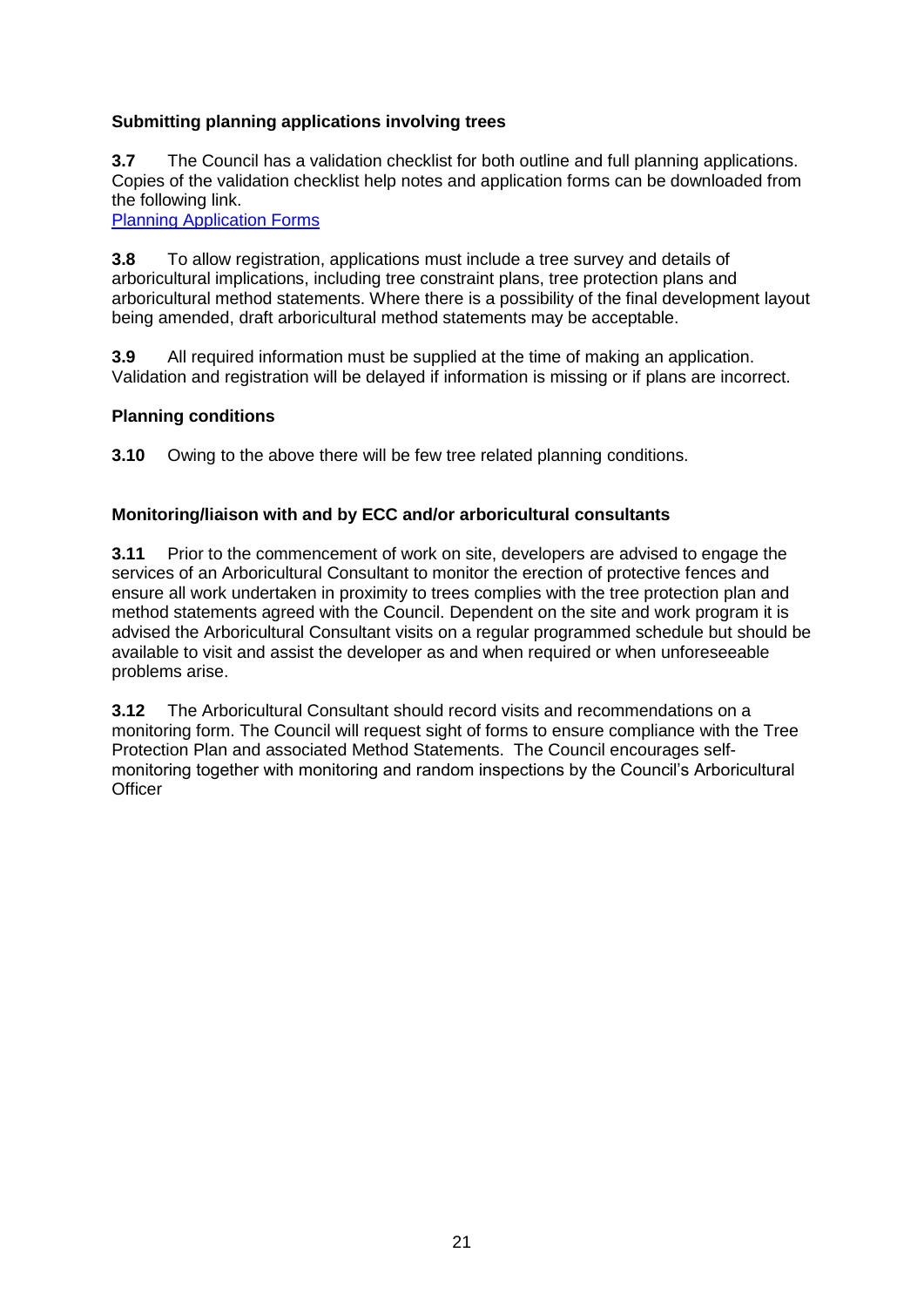# **ARBORICULTURAL CONSULTANT SITE MONITORING FORM**

<span id="page-21-0"></span>Client contact details:

| Site:                                                                                                                                             |  |  |                                                                                   |  |  |
|---------------------------------------------------------------------------------------------------------------------------------------------------|--|--|-----------------------------------------------------------------------------------|--|--|
| Ref:                                                                                                                                              |  |  |                                                                                   |  |  |
| <b>LPA Tree Officer:</b>                                                                                                                          |  |  |                                                                                   |  |  |
| Consultant:                                                                                                                                       |  |  | Date of inspection:                                                               |  |  |
| Accompanied by site manager<br>Previous actions complied with                                                                                     |  |  | Site currently active                                                             |  |  |
| <b>INSPECTION DETAILS:</b>                                                                                                                        |  |  |                                                                                   |  |  |
| Any signs/evidence within the RPA of:                                                                                                             |  |  |                                                                                   |  |  |
| Ground contamination<br>Excavations<br>Cement washings<br>Water run off<br>Unauthorised tree works<br>If yes to any of the above provide details: |  |  | Changed soil levels<br>Vehicle movements<br>Material storage<br>Ground compaction |  |  |
| <b>CONDITION OF FENCING:</b>                                                                                                                      |  |  |                                                                                   |  |  |
| Erected according to approved details<br>Fencing in place/intact<br>Bracing & clamps in place                                                     |  |  | Protective signs present<br>Upright poles in ground<br>Any signs of breach        |  |  |
| ADDITIONAL NOTES including action taken/required:                                                                                                 |  |  |                                                                                   |  |  |
|                                                                                                                                                   |  |  |                                                                                   |  |  |
|                                                                                                                                                   |  |  |                                                                                   |  |  |
| Date of next inspection:                                                                                                                          |  |  |                                                                                   |  |  |

Copied to client  $\Box$  Copied to Site manager  $\Box$  Copied to LPA  $\Box$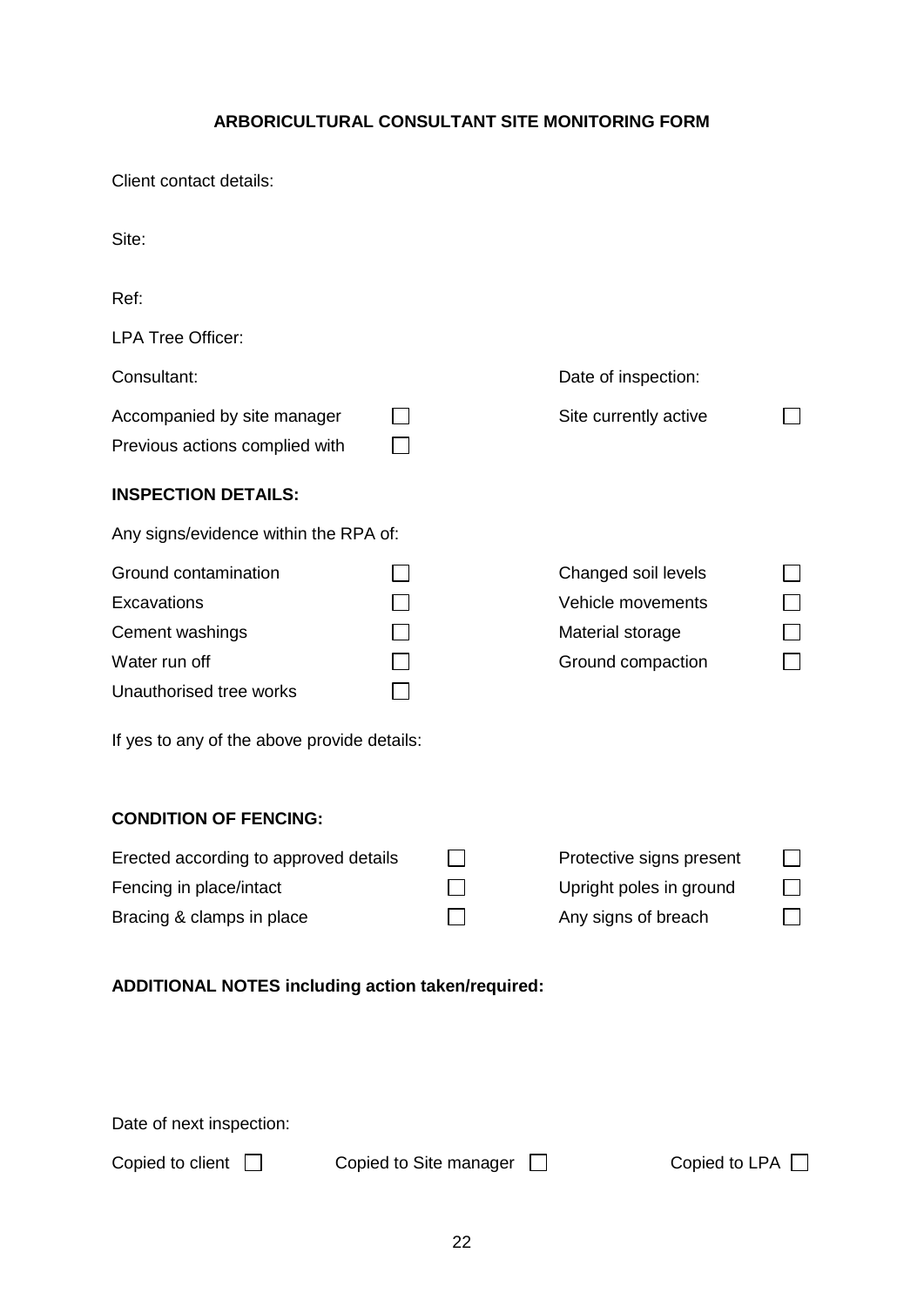#### <span id="page-22-0"></span>**Review of TPOs and new TPOs on development sites**

**3.13** On completion of development the Council will review existing TPOs to ensure retained and newly planted trees are adequately protected. The Order may be modified to reflect any trees felled during the development process and to include newly planted trees. Where no existing TPO exists a new TPO may be issued to protect newly planted trees.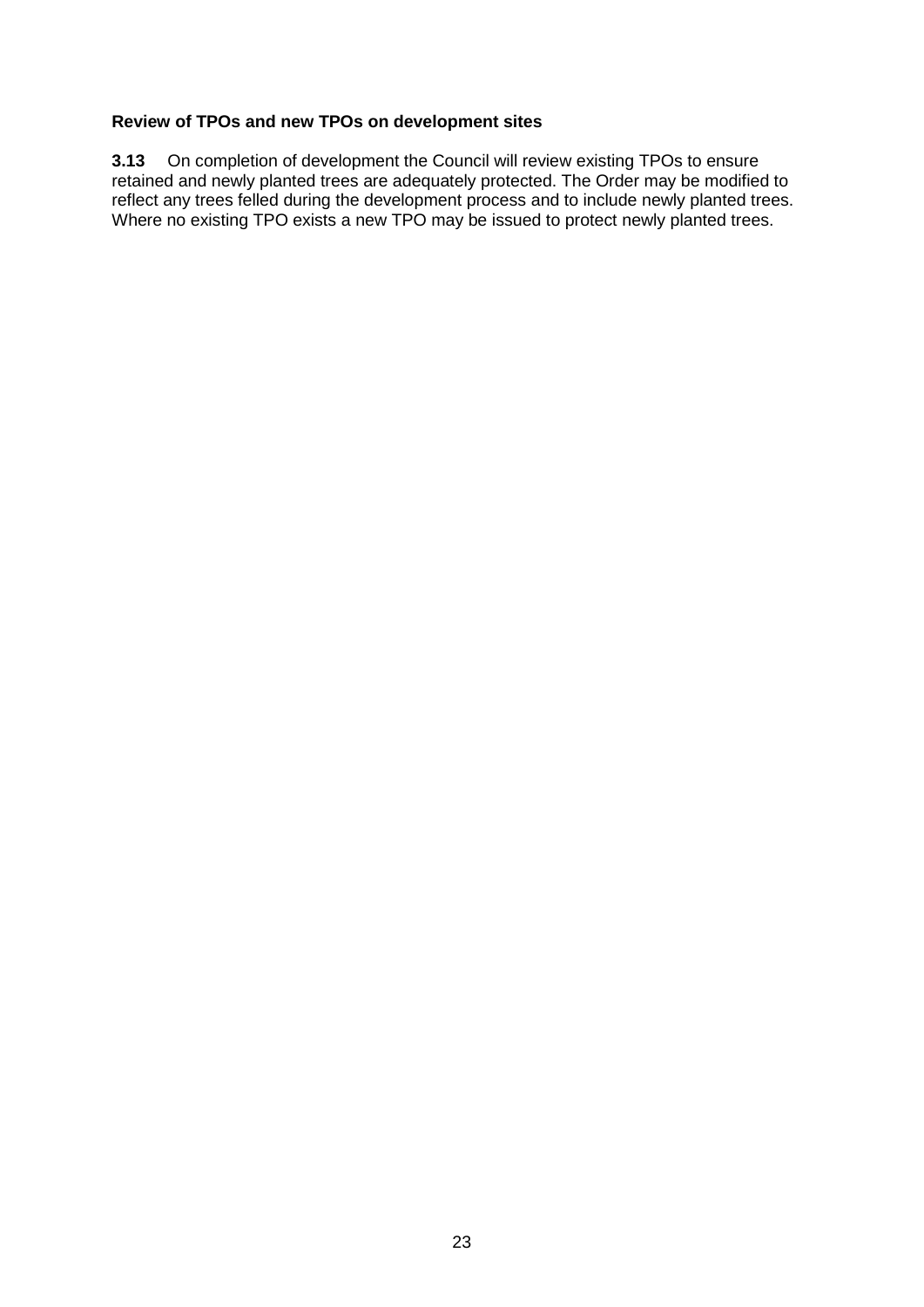# <span id="page-23-0"></span>**CHAPTER 4 LANDSCAPE WORKS**

**4.1** In order to be registered, full planning applications which involve physical development must include a comprehensive landscape plan including hard and soft features. Trees will frequently be a requirement of any landscape scheme and these must be planted prior to the occupation of buildings. Prospective new owners of properties should be made aware of all landscape plans and tree planting which may affect the new property. In considering landscape schemes the Council will pay particular attention to the space allowed for planted trees to become full-sized specimens without causing nuisance to built structures, occupants and highway movement.

**4.2** Developers will be required to agree the landscape plan at an early stage to ensure that the foundation design of buildings takes account of the effect of tree and shrub growth on ground conditions

**4.3** Tree planting should be designed as part of an overall townscape concept. Trees should be used to define space, frame views and create attractive places such as avenues and squares. The planting of a single large specimen tree as a feature may be effective in defining a space such as a square or circus, or terminating a view. Trees should be used to complement the overall design not be used in mitigation for poor townscape or architecture.

**4.4** There should be a clear rationale for the choice of species of tree. A large site, for example, may require a hierarchical landscape plan whereby the broad structure is defined by larger species and the more intimate spaces, closer to buildings, planted with smaller, more ornamental trees and shrubs. Random planting of multiple species will seldom produce a scheme that will be acceptable to the Council. Areas of single species planting appear more natural and are easier to establish and maintain. Using a limited number of species for particular locations can characterize different areas of a development.

**4.5** Early strategic planting may be beneficial prior to the development commencing to lessen the visible impact of development.

**4.6** To protect the soil structure, prevent soil compaction and soil contamination during development. There will be a presumption that areas of proposed soft landscape and tree planting are to be enclosed with BS 5837:2005 fencing which must be shown on the tree protection plan.

**4.7** To avoid damage to retained trees during work to prepare ground for new planting, all landscape plans, relating to works within RPAs must be accompanied by a method statement to be approved by the Council detailing how work will be undertaken. The use of machinery within RPAs will not be permitted.

**4.8** To ensure their successful establishment all trees must be container grown (see Section 2.5 BS3936-1 1992). The quality, standard and method of planting must be shown on the approved landscape plan. The selection and sourcing of trees must usually be agreed with the Council immediately after consent has been granted. On strategically important sites where tree establishment is considered essential, this may involve the Council's nominated officer and a representative of the applicant visiting and selecting trees growing at an agreed nursery at the applicant's expense. This will be formalized within a Section 106 agreement. The successful establishment of trees with excellent form and structure will remove developers' requirements to carry out replacement planting.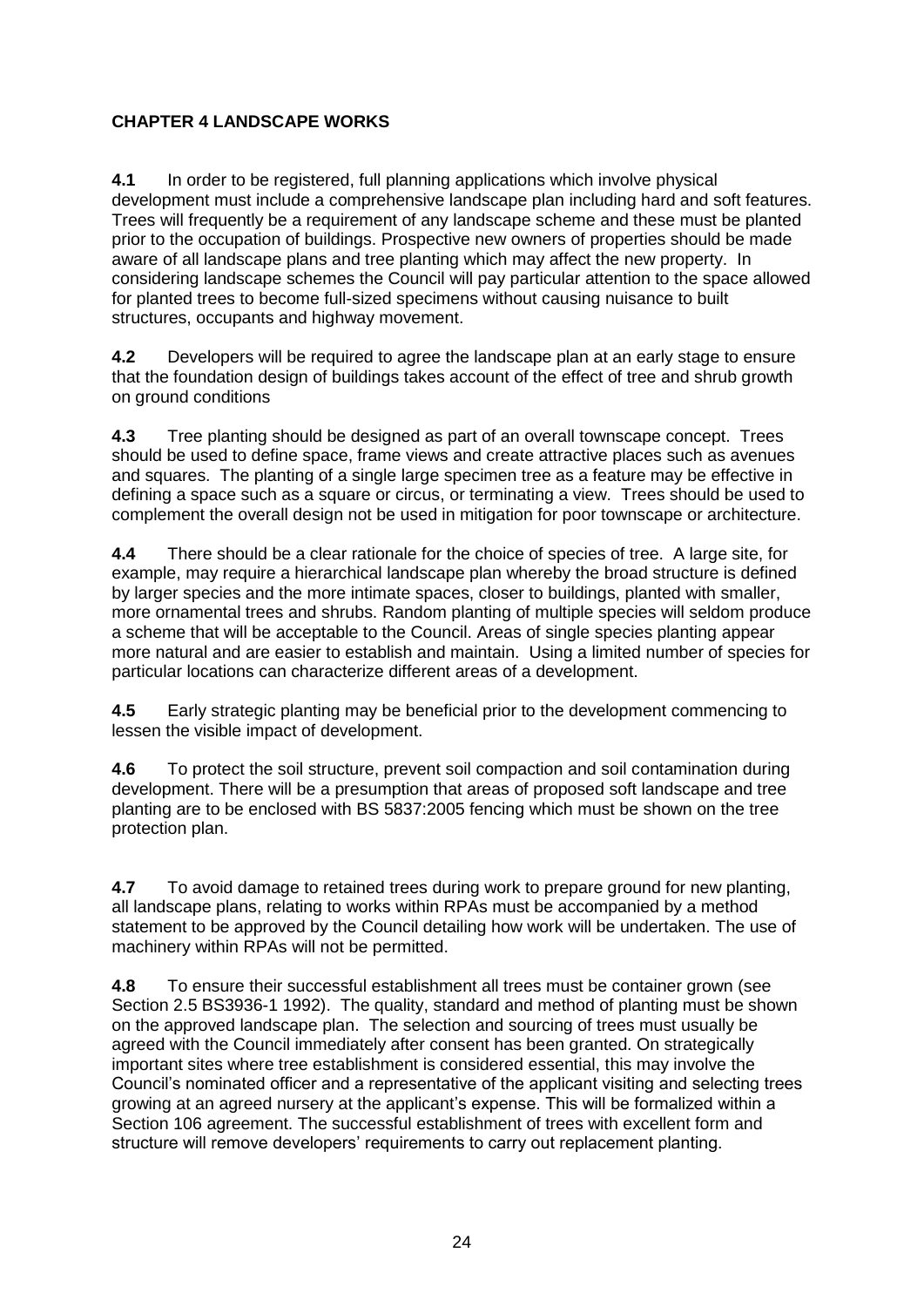**4.9** Planning conditions will continue to be used to secure the successful maintenance of all landscape schemes. Accordingly details of planting specifications and post planting maintenance must accompany any submitted landscape plan.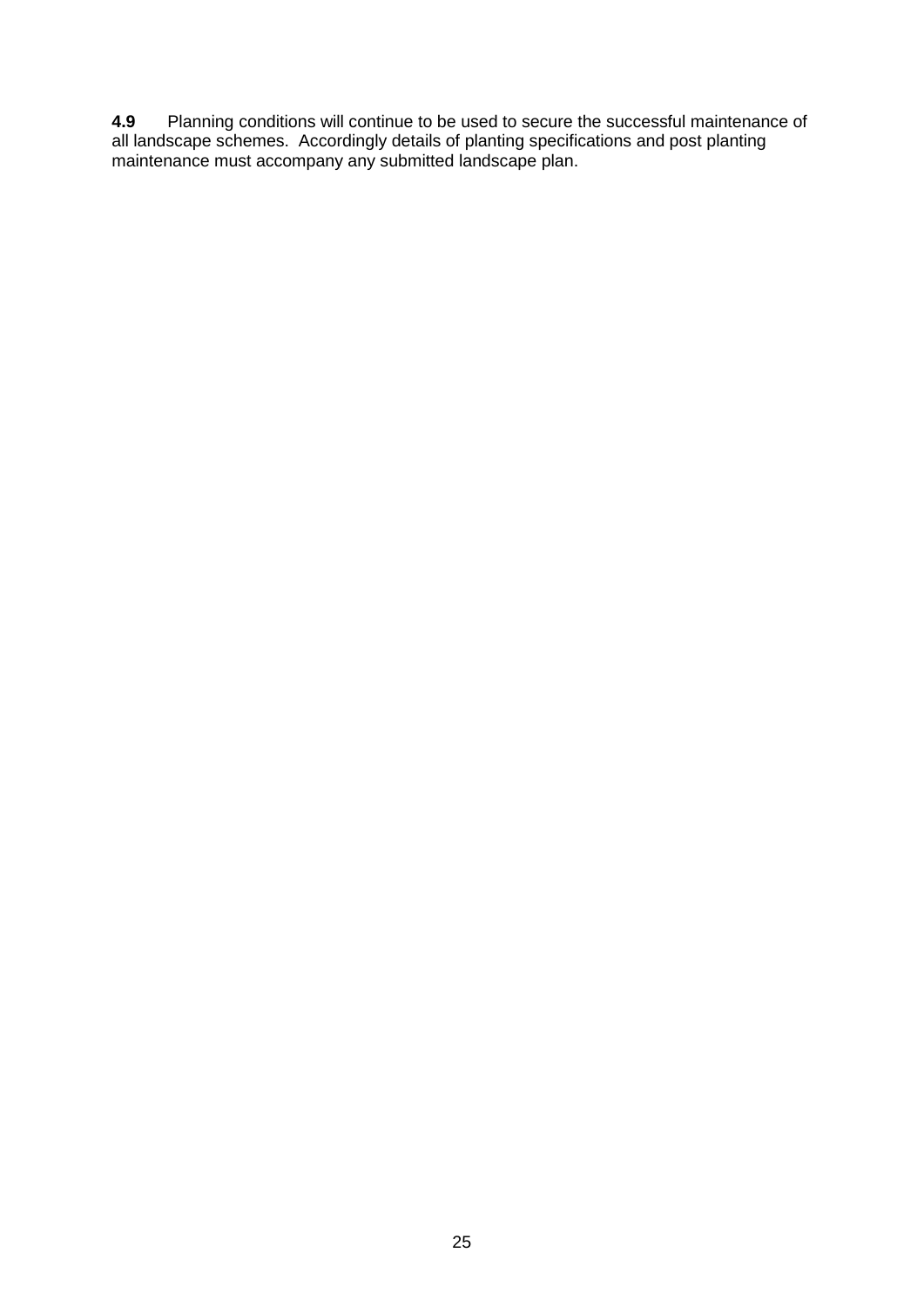# <span id="page-25-0"></span>**Appendix**

# <span id="page-25-1"></span>**i) Contacts**

- Catherine Jowitt, Design Assistant Exeter City Council, Civic Centre, Paris Street, Exeter, EX1 1NN Tel: 01392 265228 Fax: 01392 265431 Email: [catherine.jowitt@exeter.gov.uk](mailto:catherine.jowitt@exeter.gov.uk) Web: [http://www.exeter.gov.uk](http://www.exeter.gov.uk/)
- Arboricultural Association Ampfield House, Romsey, Hampshire SO51 9PA Tel: 01794 368717 Fax: 01794 368978 Email: [admin@trees.org.uk](mailto:admin@trees.org.uk) Web:<http://www.trees.org.uk/>
- The Tree Advice Trust (formerly known as the Arboricultural Advisory and Information Service). Alice Holt Lodge, Wrecclesham, Farnham, Surrey, GU10 4LH Tel. 09065 161147 (Premium rate calls charged at £1.50 per minute) Email: [admin@treehelp.info](mailto:admin@treehelp.info) Web:<http://www.treehelp.info/>
- Devon and Cornwall Constabulary Partnerships Architectural Liaisons Officer, Devon and Cornwall Constabulary, Exeter Police Station, Heavitree Road, Exeter, EX1 2LR. Tel: 0845 2777444
- Government Office for the South West Customer Service Team, Corporate Services Directorate, 2 Rivergate, Temple Quay, Bristol, BS1 6EH Tel: 01179 900 1700 Fax: 0117 900 1900 Email: [swcontactus@gosw.gsi.gov.uk](mailto:swcontactus@gosw.gsi.gov.uk) Web:<http://www.gos.gov.uk/gosw/>
- Natural England (Devon) Level 8, Renslade House, Bonhay Road, Exeter, EX4 3AW Tel: 01392 889770 Fax: 01392 352007 Email: [devon@naturalengland.org.uk](mailto:devon@naturalengland.org.uk) Web: [http://www.naturalengland.org.uk/](http://www.naturalengland.org.uk/regions/south_west/?regions=%2Fregions%2Fsouth_west%2Fhttp://www.naturalengland.org.uk/regions/south_west/?regions=%2Fregions%2Fsouth_west%2F)
- British Standards Institution 389 Chiswick High Road London **W4 4AL**